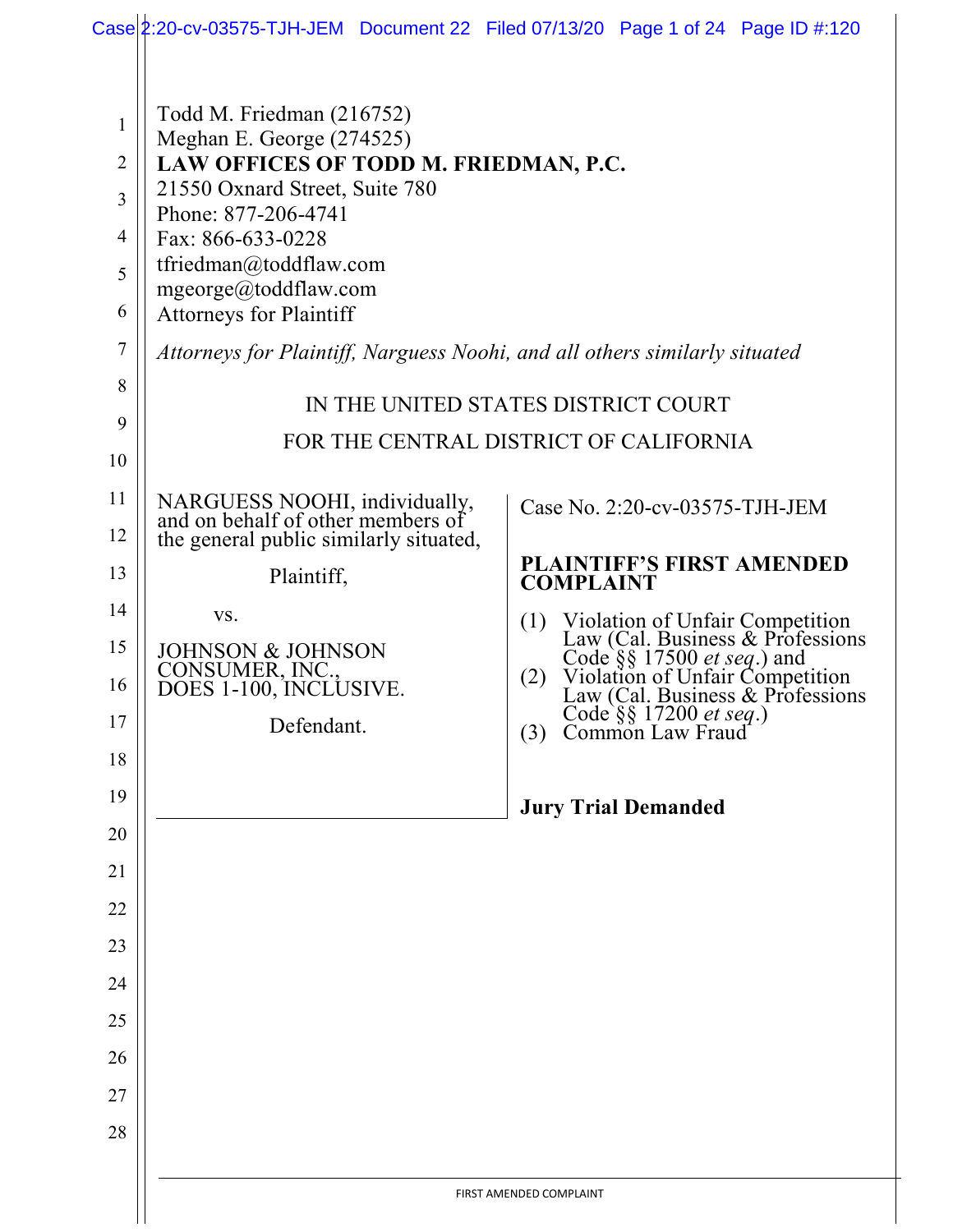Plaintiff NARGUESS NOOHI ("Plaintiff"), individually and on behalf of all other members of the public similarly situated, allege as follows:

## **PRELIMINARY STATEMENTS**

1. This is an action for damages, injunctive relief, and any other available legal or equitable remedies, for violations of Unfair Competition Law (Cal. Business & Professions Code §§ 17500 *et seq*., Unfair Competition Law (Cal. Business & Professions Code §§ 17200 *et seq.*, common law fraud, resulting from the illegal actions of Defendant, in intentionally labeling its skin care products with false and misleading claims that they contain no oil and are "oil free", when in fact, Defendant's Neutrogena brand products contain Ethylhexl Palmitate, and Soybean Sterols, both oil based products that are derivatives of palm oil and soybean oil. Plaintiff alleges as follows upon personal knowledge as to herself and her own acts and experiences, and, as to all other matters, upon information and belief, including investigation conducted by her attorneys.

# **JURISDICTION AND VENUE**

2. This Court has jurisdiction pursuant to 28 U.S.C. §1332(d), because the matter in controversy exceeds the sum or value of \$5,000,000 exclusive of interest or costs and is a class action in which the members of the class are citizens of a State different from the Defendant.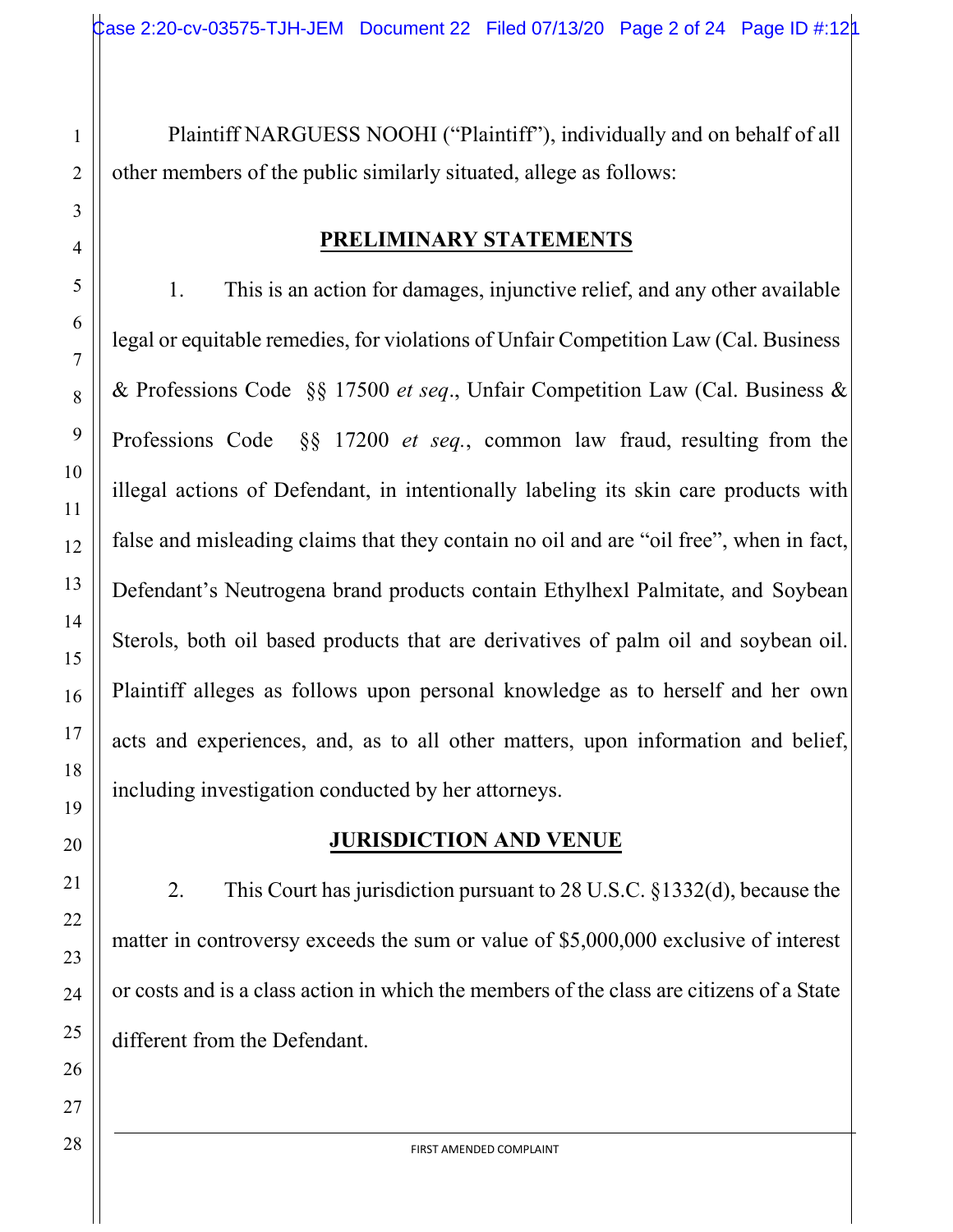3. Venue is proper in this District pursuant to 28 U.S.C. § 1391(b) because a substantial part of the events giving rise to this claim occurred in this District, and Defendant does business, inter alia, in the Central District of California.

### **PARTIES**

4. Plaintiff is an individual who was at all relevant times residing in Woodland Hills, CA.

5. On information and belief, Defendant is a Delaware corporation whose principal place of business is located in New Brunswick, New Jersey.

6. At all times relevant hereto, Defendant was engaged in the manufacturing, marketing, and sale of skincare products under the Neutrogena brand.

# **FACTS COMMON TO ALL COUNTS**

7. Defendant manufactures, advertises, markets, sells, and distributes skin-care products throughout California and the United States under brand name "Neutrogena".

8. During the Class Period the following list of products (the "Products") were advertised as containing no oil products, when they in fact contained several oil products:

> a. Neutrogena® Oil-Free Face Moisturizer for Sensitive Skin, Fragrance-Free, Non-Comedogenic;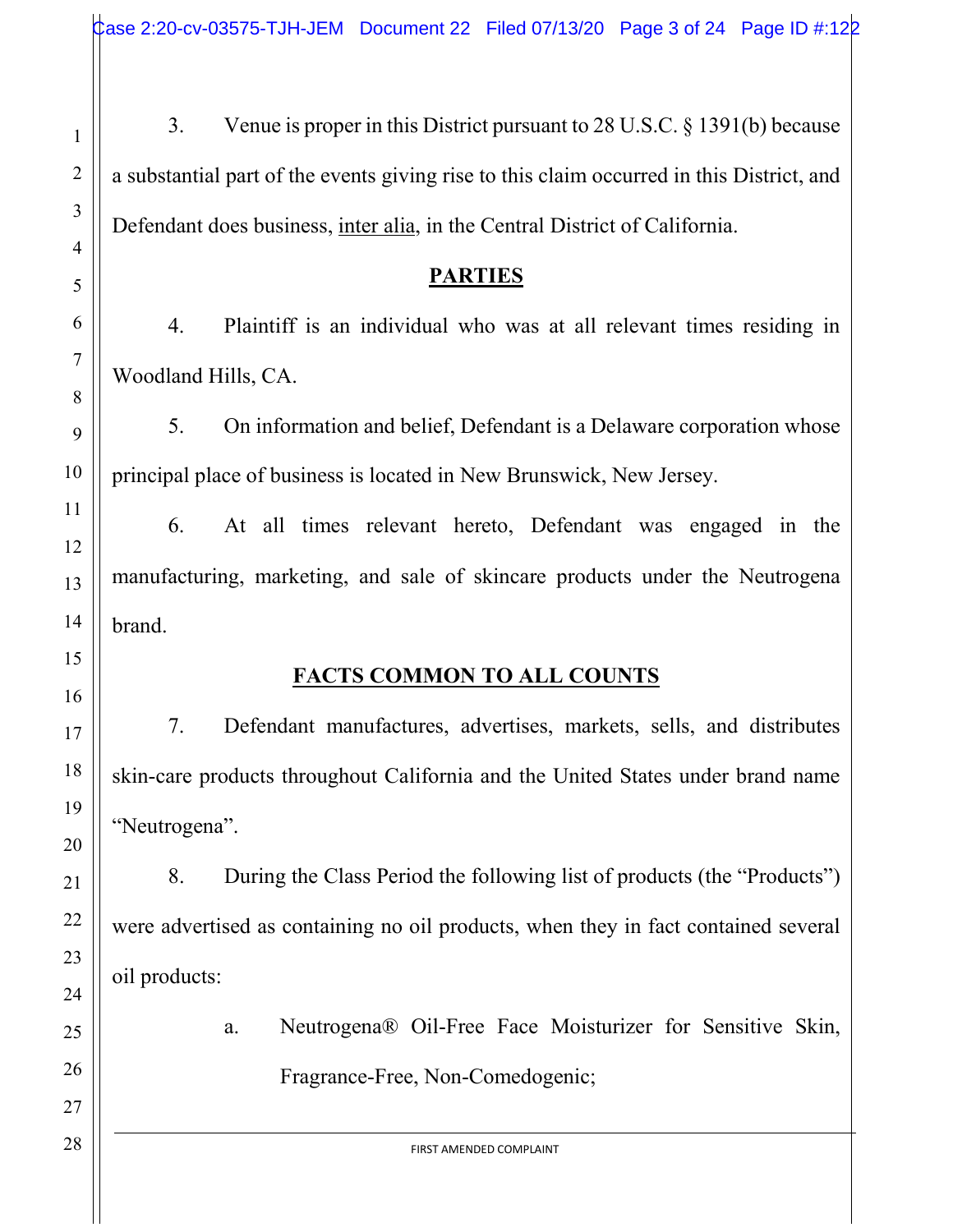9. During the Class Period Plaintiff purchased the Products.

10. Plaintiff's most recent purchase was on March 23, 2020.

11. All of the Products, marked as being "oil free", contain Ethylhexl Palmitate, and Soybean Sterols, both oil products that are derivatives of palm oil and soybean oil; yet Defendants intentionally advertise and label the Products as containing no oil despite containing oil-based products.

12. Persons, like Plaintiff herein, have an interest in purchasing products that do not contain false and misleading claims with regards to the inclusion of oil and oil based products in their skincare products that are clearly marketed as "oil free" products.

13. By making false and misleading claims about the ingredients contained in their products Defendant impaired Plaintiff's ability to choose the type and quality of products he chose to buy.

14. Therefore, Plaintiff has been deprived of her legally-protected interest to obtain true and accurate information about his consumer products as required by California and Federal law.

15. As a result Plaintiff has been misled into purchasing products she would not have otherwise purchased.

16. Plaintiff purchased Defendant's products because Defendant's packaging claims that their products do not contain oil and are "oil free."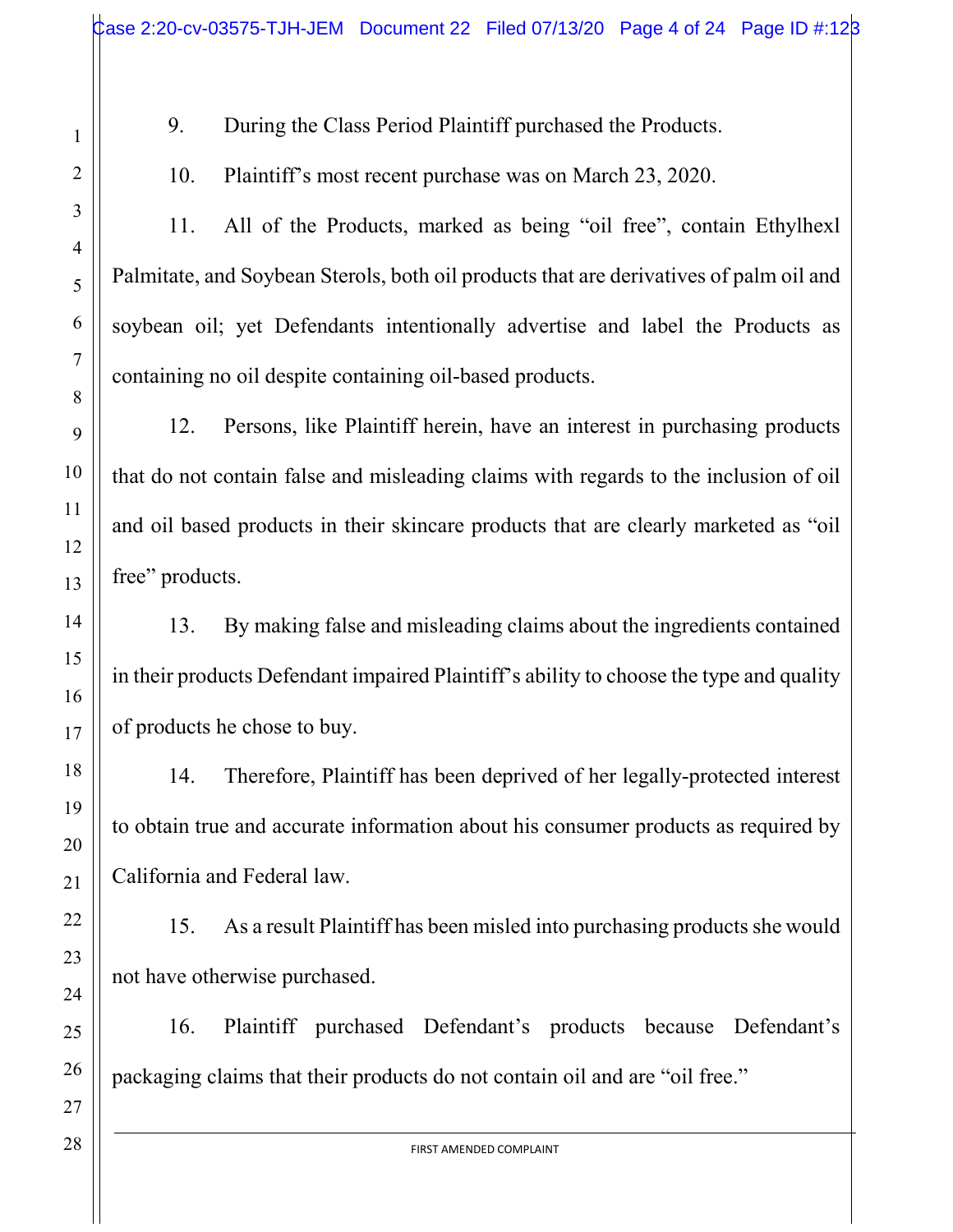17. Plaintiff would not have been able to understand that the Products contained oil without an advanced understanding of the organic compounds comprising the ingredients within the products, and without performing a scientific analysis on the Products.

18. Furthermore, due to Defendant's intentional, deceitful practice of falsely labeling the Products as being "oil free", Plaintiff could not have known that the Products contained oils, oil-based products, and oil compounds.

19. Plaintiff was unaware that the Products contained oil and oil-based products when she purchased them.

20. Plaintiff and the Class were deceived into paying money for products they did not want because the Products were labeled as "oil free".

21. Worse than the lost money, Plaintiff, the Class, and Sub-Class were deprived of their protected interest to choose the type of skincare products that they use on their skin and put onto their bodies.

22. Plaintiff, the Class, and Sub-Class members, are not, and should not be, required to chemically test the products they purchase to know the true contents of those products.

23. Defendant, and not Plaintiff, the Class, or Sub-Class, knew or should have known that the Products' express labeling stating "oil-free" was false, deceptive, and misleading, and that Plaintiff, the Class, and Sub-Class members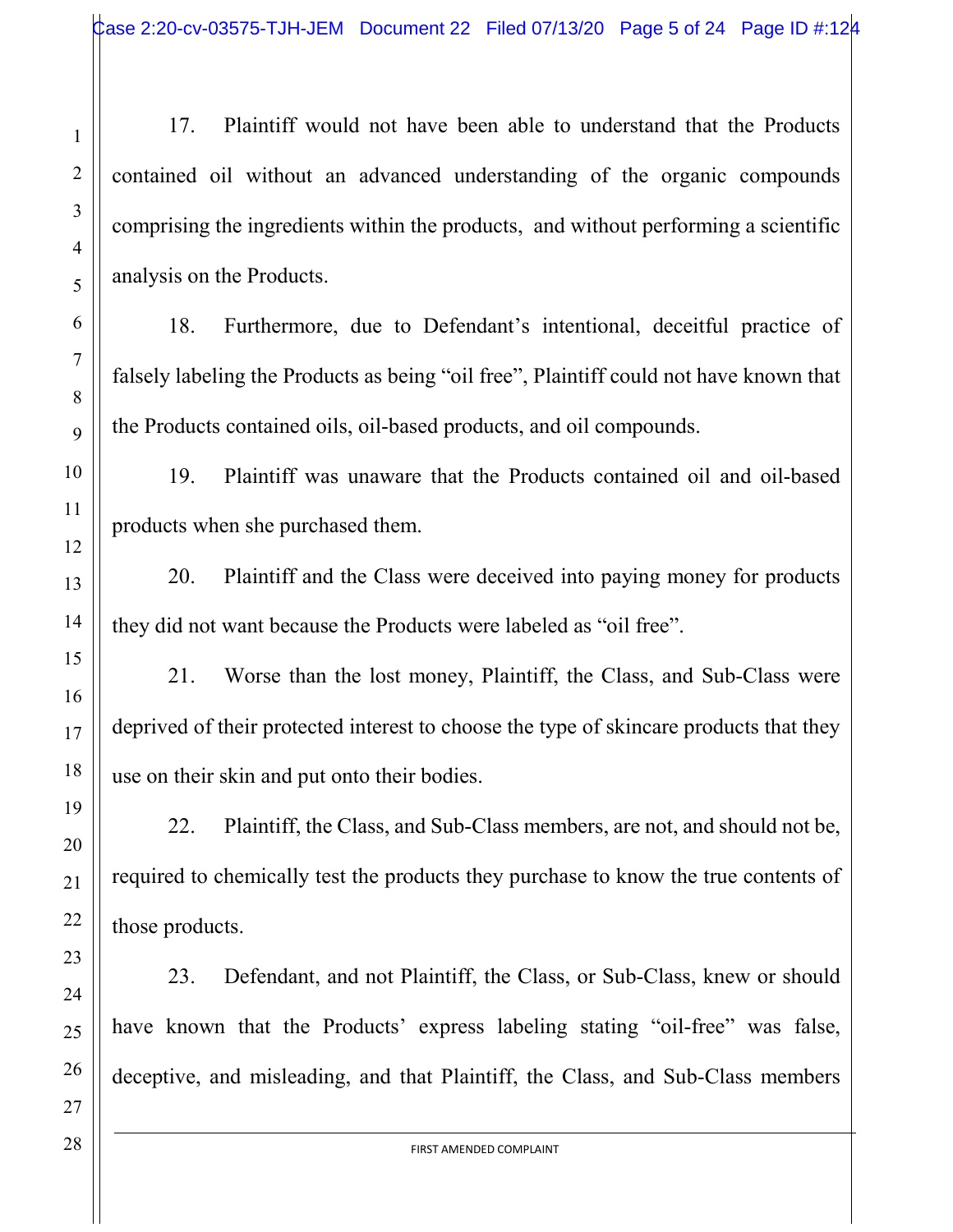would not be able to tell the Products' contained oil unless Defendant expressly told them, as required by law.

24. Defendant employs professional chemists to create the formulas of Defendant's products. Therefore, Defendant through its employees knew or should have known that Ethylhexl Palmitate, and Soybean Sterols, are both oil products that are derivatives of palm oil and soybean oil respectively.

25. Ethylhexyl palmitate, which is simply another name for "palm oil", is an ingredient derived from palm oil that functions as an emollient, solvent, pigment wetting agent, and fragrance fixative in cosmetics and personal care products.

26. Ethical Consumer lists an abundance of ways that "palm oil" is identified on labeling, by using other names, or parts of a palm oil compound, to identify them. This includes Ethylhyexly palmitate. Because of the widespread negative effects of palm oil, as well as its non-sustainable nature, there are a number of international organizations lobbying to have the labeling restrictions on "palm oil" and its derivatives tightened, so that consumers will not be mislead by the number of ways that palm oil can be described.<sup>[1](#page-5-0)</sup>

27. Indeed, there are an abundance of reasons the average consumer would choose not to consume products containing palm oil, or soybean oil, or their derivatives. Not the lease of these reasons concerns the non-sustainable nature of

<span id="page-5-0"></span> $\overline{a}$ <sup>1</sup> https://www.ethicalconsumer.org/palm-oil/palm-oil-labelling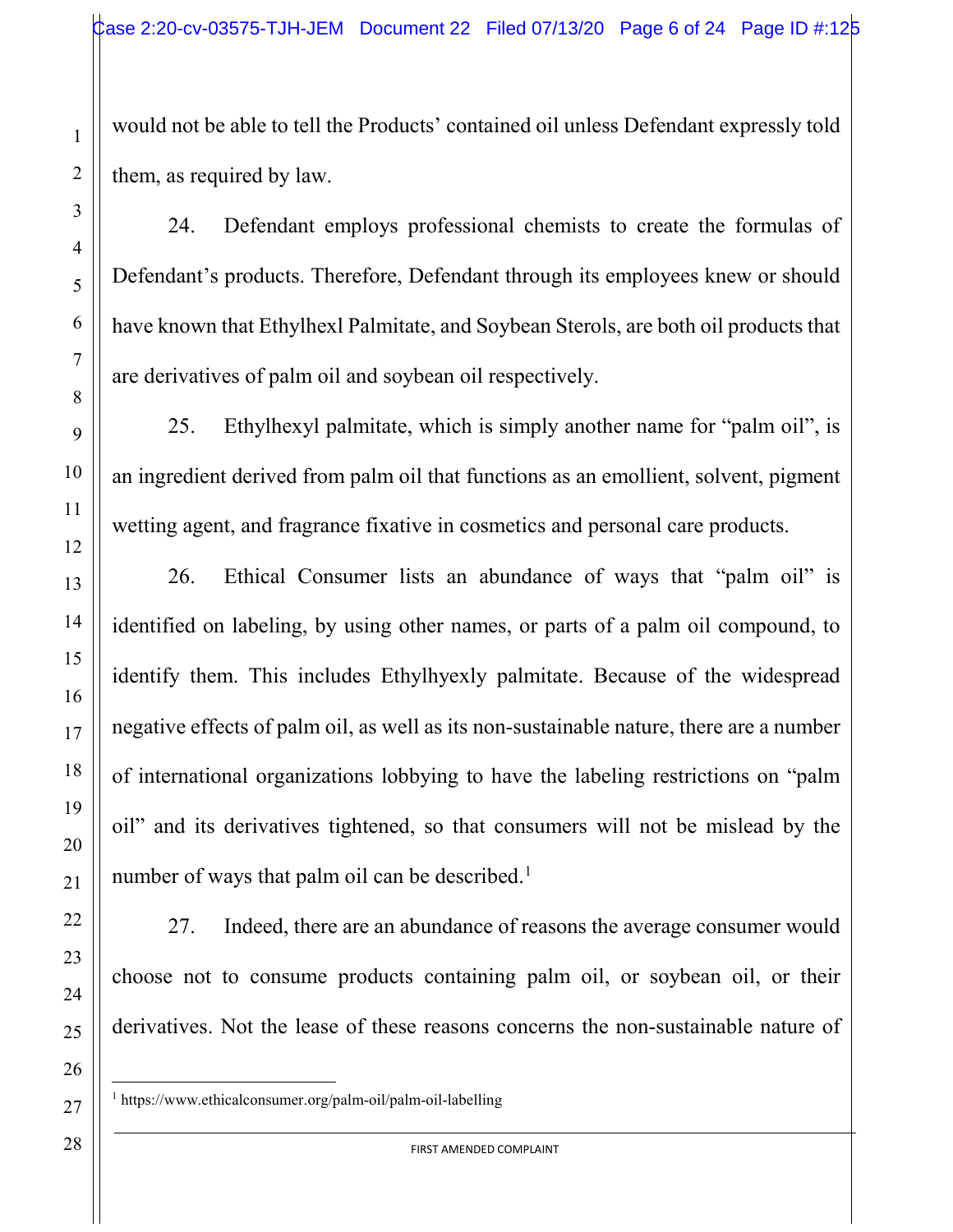palm oil, and the destruction of rainforest and its negative effects on indigenous peoples, plants, and habitats the production of palm oil causes. The average reasonable consumer seeking to consume products that do not use palm oil, would be extremely misled to believe the Class Products do not contain palm oil by their "Oil Free" representation, when in fact, palm oil is one of its central ingredients.

28. Unbeknownst to consumers, there are over 200 names used to describe "palm oil" in the cosmetics industry. In fact, due to the great amount of the population that is allergic to palm oil and its derivatives, in countries such as Australia and New Zealand, "palm oil" is one of the few oils that must be specifically labeled on food products in those countries.

29. Similarly, soybean sterols can only be created by creating a chemical reaction from soybean oil, and distilling the sterols left behind. It is simply another name for soybean oil and its direct byproducts. A reasonable consumer who did not want to purchase a product containing soybean oil, would similarly not want a product containing soybean sterols which are direct byproducts of soybean oil.

30. On information and belief, Defendants through their employees did know that the label "oil free" was inaccurate, and that the Ethylhexyl palmitate and soybean sterols were simply scientific names for oils and their direct byproducts, but chose to falsely label their products as "oil free" because they did not believe their customers were well educated enough to know the difference.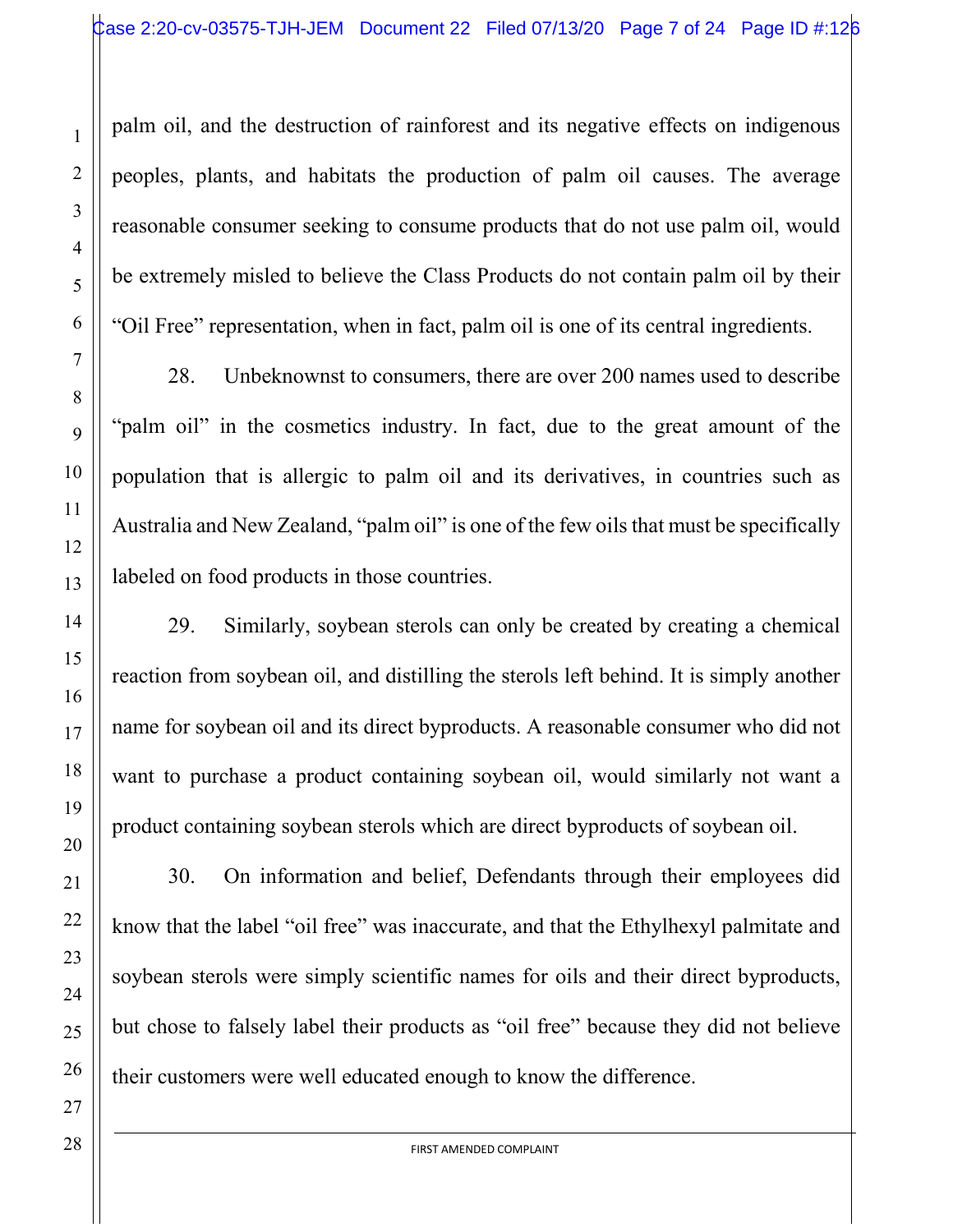31. The FDA does not require cosmetic labeling to have FDA approval before cosmetic products go on the market, and FDA does not have a list of approved or accepted claims for cosmetics.<sup>[2](#page-7-0)</sup>

32. However, there are limits that apply to cosmetic labeling claims. According to the FDA "Under the law, information on cosmetic labeling, including claims, must be truthful and not misleading."[3](#page-7-1)

33. Yet, the FDA has, in recent years, focused their oversight in the cosmetics industry only whether something is safe for consumers, and has otherwise largely ignored whether their advertising claims are false. A review of the posted oversight letters on the FDA's own website shows a focus on cosmetics that are touted as "drugs" and promoted to cure treatment of certain diseases, rather than a focus on the false claims in the advertising.

34. A 2015 study titled, Deception in cosmetics advertising: Examining cosmetics advertising claims in fashion magazine ads, claims that, in fact, only 18% of advertised claims in the cosmetics industry are true, and again notes that the FDA does not regulate for these false advertisements.[4](#page-7-2)[5](#page-7-3) In other words, the advertisement on the bottle is not approved by the FDA, and simply because the ingredients on the

1

2

3

4

5

6

7

 $\overline{\phantom{a}}$ <sup>2</sup> https://www.fda.gov/cosmetics/cosmetics-labeling/cosmetics-labeling-claims <sup>3</sup> Id.

<span id="page-7-2"></span><span id="page-7-1"></span><span id="page-7-0"></span><sup>4</sup> Jie G. Fowler, Timothy H. Reisenwitz & Les Carlson (2015) Deception in cosmetics advertising: Examining cosmetics advertising claims in fashion magazine ads, Journal of Global Fashion Marketing, 6:3, 194-206, DOI: 10.1080/20932685.2015.1032319

<span id="page-7-3"></span><sup>5</sup> https://www.shape.com/lifestyle/beauty-style/82-percent-cosmetic-advertising-claims-are-bogus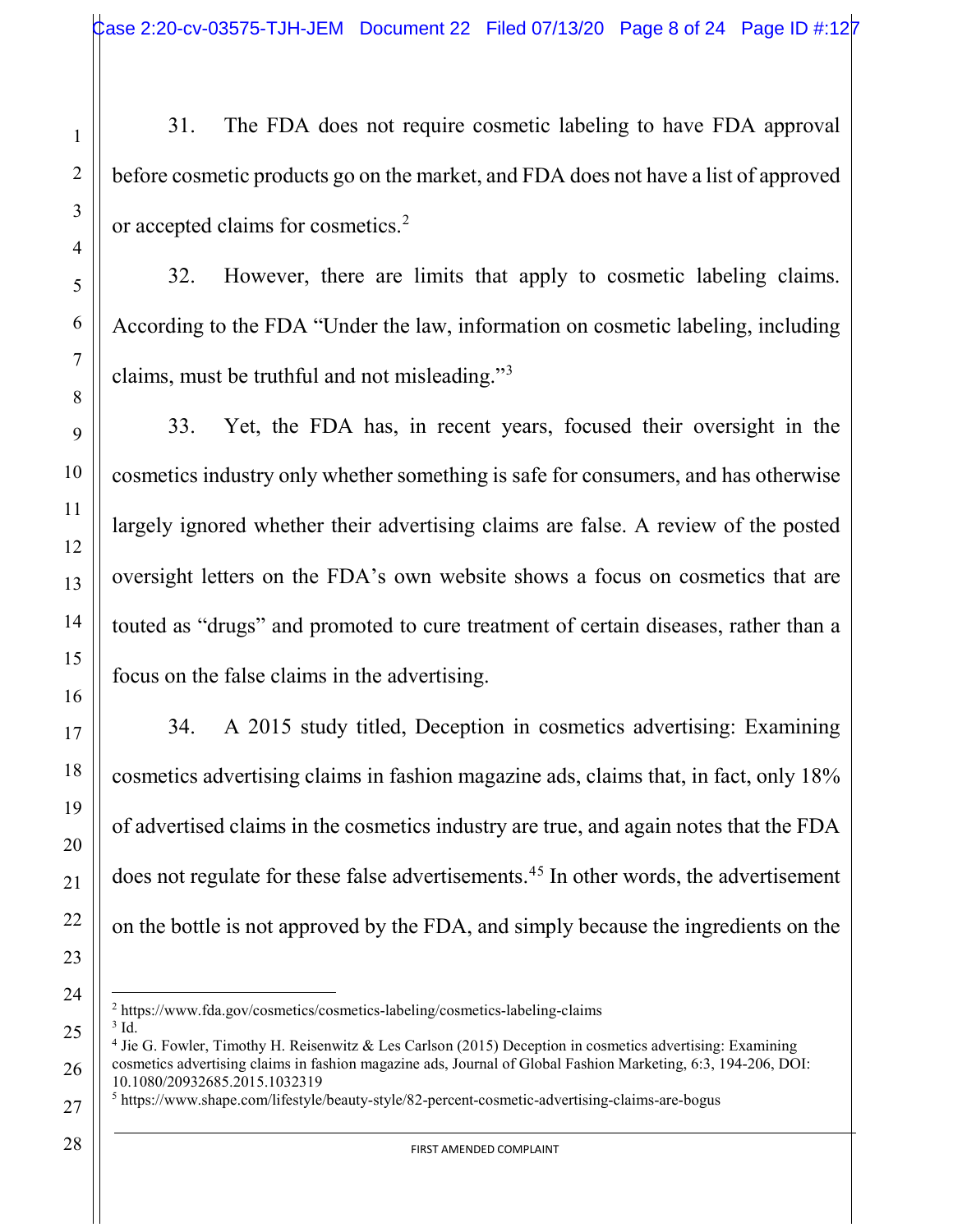bottle are "accurate", does not mean that the claims on the advertisement are not false, or misleading.

35. Indeed, a reasonable consumer, such as Plaintiff, would believe that "oil free" means exactly what it says; "oil free", and a reasonable consumer such as Plaintiff would not believe that an "oil free" labels exempts any products that are made from, or created by, those oils. Moreover, a reasonable consumer, such as Plaintiff, will not and should not be expected to know that these chemical compounds are simply other names for oils and the products that these oils are used to create. An article on the popular beauty website TotalBeauty.Com, discusses the misleading claim that a product, like the Class Products here, are labeled as "oil free", stating "And now many beauty companies are making oil-free versions of just about everything…However, most dermatologists agree that having "oil-free" emblazoned across the label is mostly a marketing trick. In fact, if you turn over your bottle of oil-free foundation, you may very well find oils on the list of ingredients. Companies substitute synthetic oils for natural versions in order to call the product oil-free -- and the irony is that many of the synthetic oils are actually more likely to irritate your skin."[6](#page-8-0)

36. In fact, purchasers of the Class Product on Amazon have left reviews such as the following: "The product says oil-free, but makes my face even more oily

<span id="page-8-0"></span> $\overline{a}$  $6$  https://www.totalbeauty.com/content/gallery/makeup-labels-ingredients/p109322/page2

1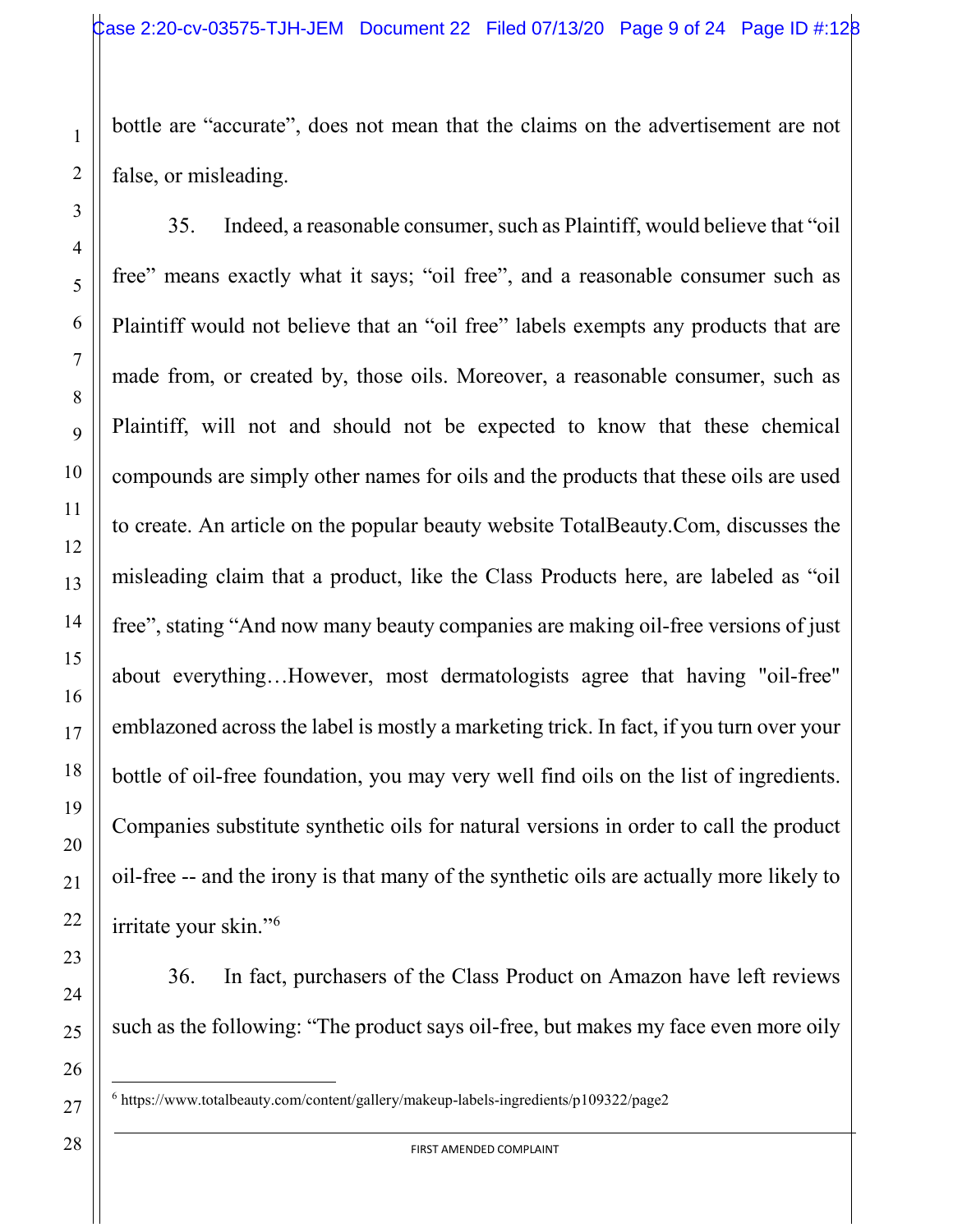than it would normally would be. Disappointing"; "Nope, very greasy, leaves a layer of oil on your face right after applying... Don't want to return will end up costing me twice the amount I would've paid at a pharmacy and at least the pharmacy would except the return without charging me to do so."; "I had high hopes but this makes my face even more oily. Will not purchase again."; "This has made my face break out severly [sic] and my face is in a constant state of oiliness. I am very disappointed with this since I have bought it in store while grocery shopping and not had the same results. This is freaking awful and it is making my whole face breakout. WHY IS IT SO OILY????????????? Its [sic] supposed to be oil free!!! I had initially rated this 5 stars since I thought it would be the same as the usual however I had to come back and change it because I have no less that [sic] 10 pimples after using this, this is the only thing that has changed in my skincare routine."[7](#page-9-0)

37. As a result of Defendants' acts and omissions outlined above, Plaintiff has suffered concrete and particularized injuries and harm, which include, but are not limited to, the following:

- a. Lost money;
- b. Wasting Plaintiff's time; and

 $\overline{\phantom{a}}$ 

<span id="page-9-0"></span> $^7$  Reviews found at https://www.amazon.com/Neutrogena-Moisturizer-Ultra-Gentle-Lightweight-Moisturizers/productreviews/B000052YOX/ref=cm\_cr\_getr\_d\_paging\_btm\_next\_4?ie=UTF8&reviewerType=all\_r eviews&pageNumber=4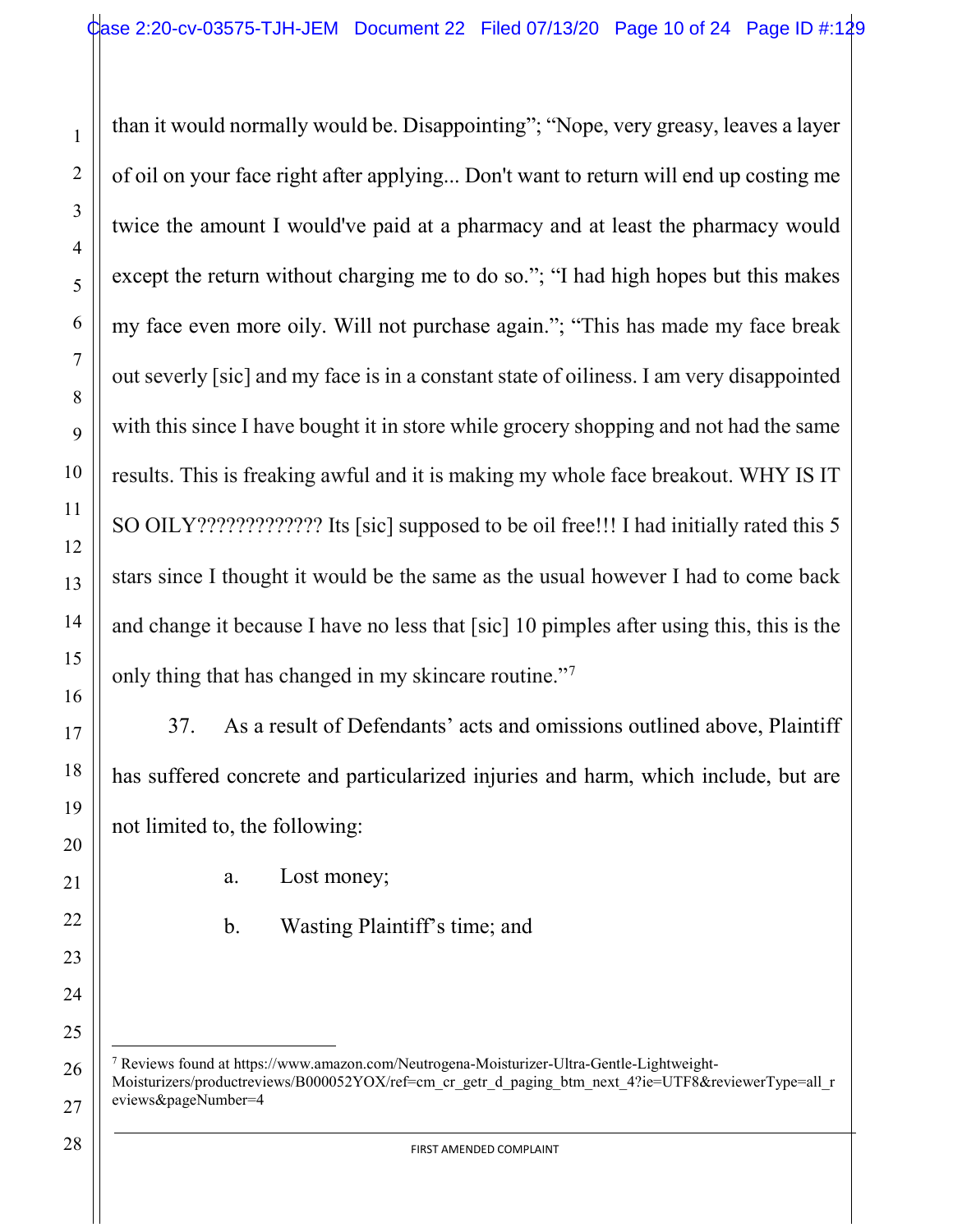| Case 2:20-cv-03575-TJH-JEM Document 22 Filed 07/13/20 Page 11 of 24 Page ID #:130                                             |
|-------------------------------------------------------------------------------------------------------------------------------|
| Stress, aggravation, frustration, loss of trust, loss of serenity, and<br>c.                                                  |
| loss of confidence in product labeling.                                                                                       |
| <b>CLASS ALLEGATIONS</b>                                                                                                      |
| Plaintiff brings this action on behalf of herself and all others similarly<br>38.                                             |
| situated, as a member of the proposed class (the "Class"), defined as follows:                                                |
| All persons within California who purchased the Class<br>Products within four years prior to the filing of this<br>Complaint. |
| 39.<br>Defendants, their employees and agents are excluded from the Class.                                                    |
| Plaintiff does not know the number of members in the Class, but believes the                                                  |
| members number in the thousands, if not more. Thus, this matter should be certified                                           |
| as a Class Action to assist in the expeditious litigation of the matter.                                                      |
| 40.<br>The Class is so numerous that the individual joinder of all of their                                                   |
| members is impractical. While the exact number and identities of their members are                                            |
| unknown to Plaintiff at this time and can only be ascertained through appropriate                                             |
| discovery, Plaintiff is informed and believes and thereon alleges that the Class                                              |
| include thousands, if not millions of members. Plaintiff alleges that the class                                               |
| members may be ascertained by the records maintained by Defendant.                                                            |
| This suit is properly maintainable as a class action pursuant to Fed. R.<br>41.                                               |
| Civ. P. $23(a)$ because the Class is so numerous that joinder of their members is                                             |
|                                                                                                                               |
| FIRST AMENDED COMPLAINT                                                                                                       |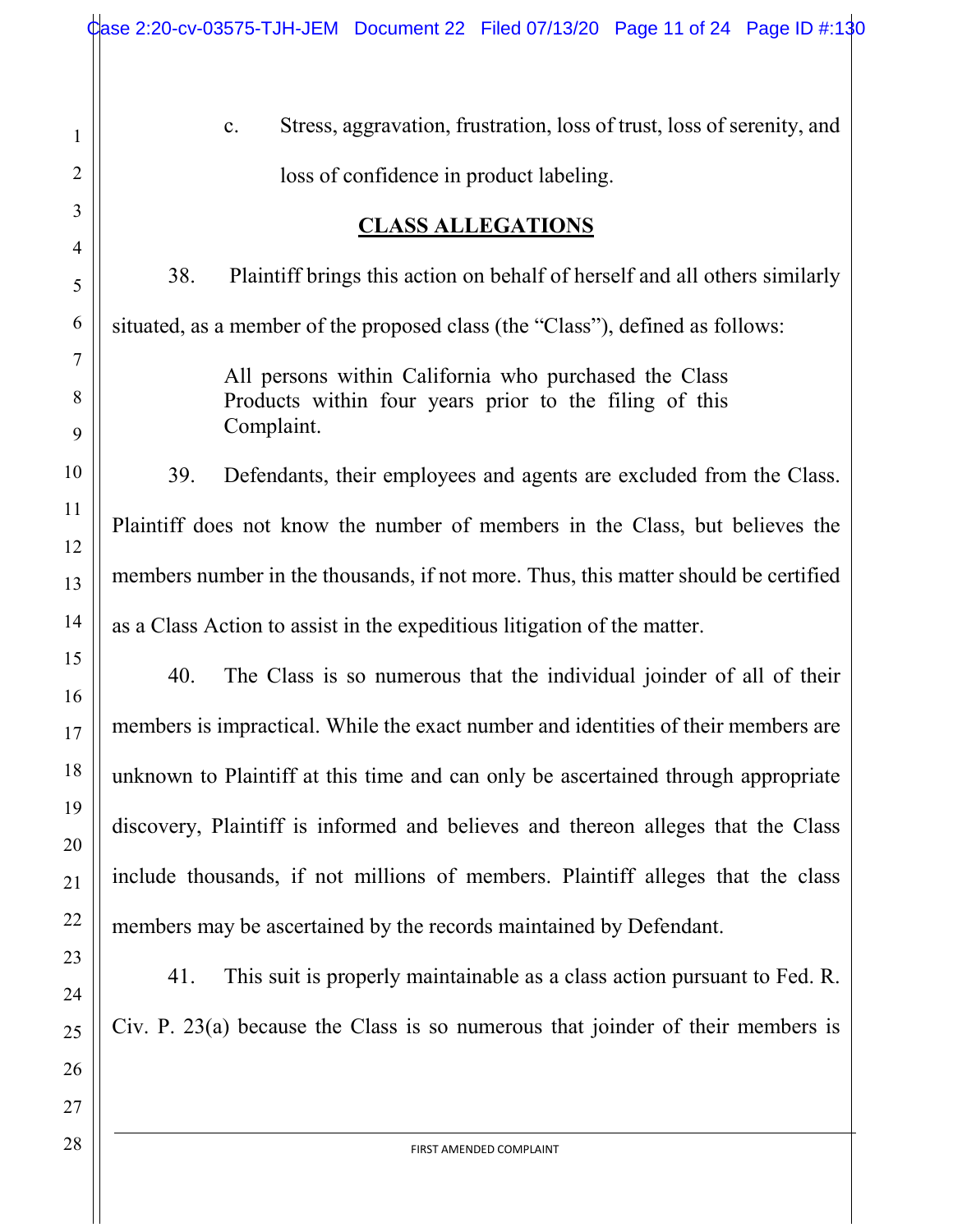impractical and the disposition of their claims in the Class Action will provide substantial benefits both to the parties and the Court.

1

2

3

4

5

6

7

8

42. There are questions of law and fact common to the Class affecting the parties to be represented. The questions of law and fact common to the Class predominate over questions which may affect individual class members and include, but are not necessarily limited to, the following:

| 9  | a.             | Whether the Defendant intentionally, negligently, or recklessly  |
|----|----------------|------------------------------------------------------------------|
| 10 |                | disseminated false and misleading information by including the   |
| 11 |                | statement "oil free" on the front of the Products' packaging;    |
| 12 |                |                                                                  |
| 13 | $\mathbf{b}$ . | Whether the Class members were informed of the true nature of    |
| 14 |                | the oil-based ingredients in the Products;                       |
| 15 | c.             | Whether the Products contain oil;                                |
| 16 |                |                                                                  |
| 17 | d.             | Whether Defendant's conduct was unfair and deceptive;            |
| 18 | e.             | Whether Defendant unjustly enriched itself as a result of the    |
| 19 |                | unlawful conduct alleged above;                                  |
| 20 |                |                                                                  |
| 21 | f.             | Whether the statement "Oil Free" is misleading or false;         |
| 22 | g.             | Whether there should be a tolling of the statute of limitations; |
| 23 |                |                                                                  |
| 24 |                | and                                                              |
| 25 | h.             | Whether the Class is entitled to restitution, actual damages,    |
| 26 |                | punitive damages, and attorney fees and costs.                   |
| 27 |                |                                                                  |
| 28 |                | FIRST AMENDED COMPLAINT                                          |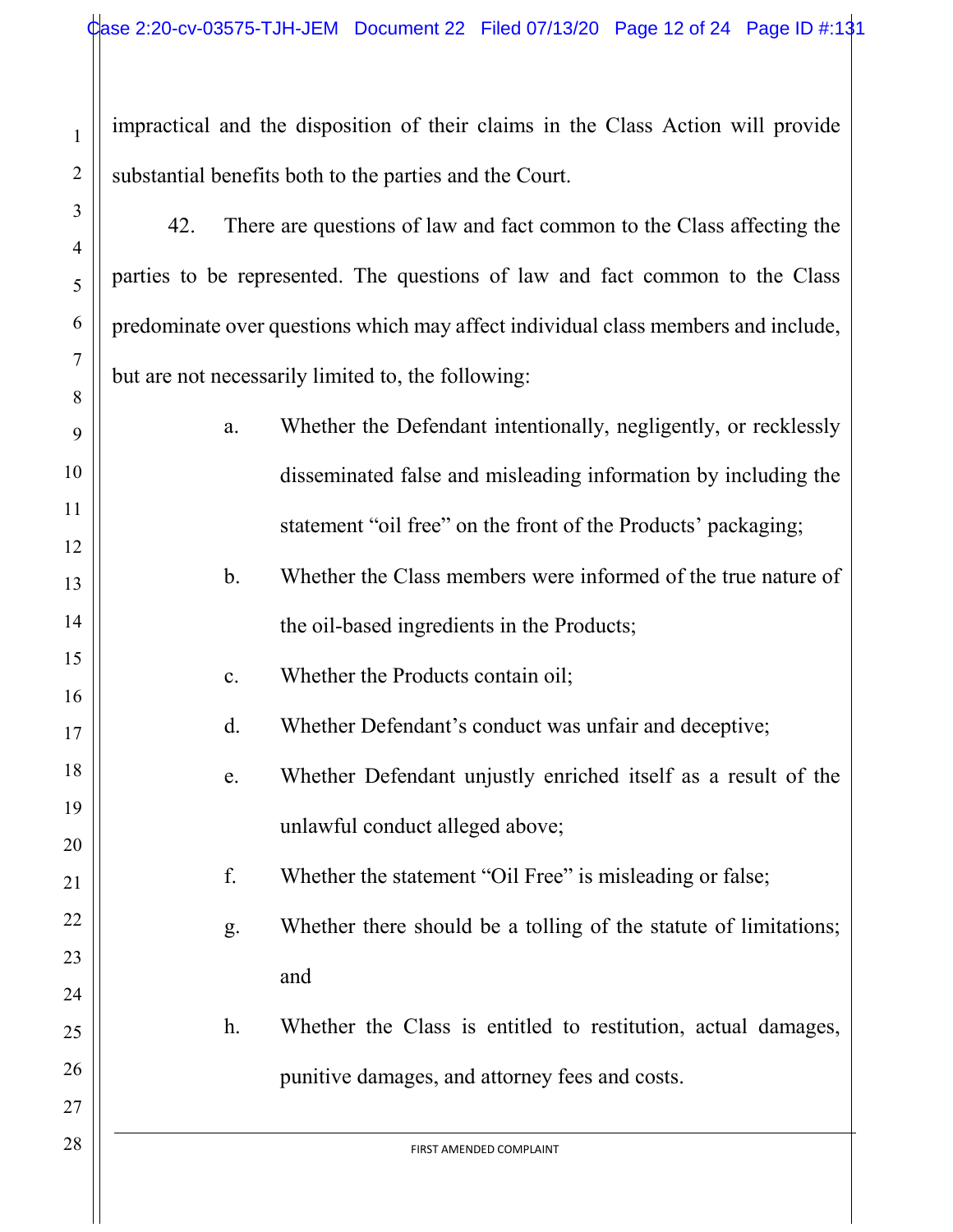43. As a resident of the United States and the State of California who purchased the Products, Plaintiff is asserting claims that are typical of the Class.

44. Plaintiff has no interests adverse or antagonistic to the interests of the other members of the Class.

45. Plaintiff will fairly and adequately protect the interests of the members of the Class. Plaintiff has retained attorneys experienced in the prosecution of class actions.

46. A class action is superior to other available methods of fair and efficient adjudication of this controversy, since individual litigation of the claims of all Class members is impracticable. Even if every Class member could afford individual litigation, the court system could not. It would be unduly burdensome to the courts in which individual litigation of numerous issues would proceed. Individualized litigation would also present the potential for varying, inconsistent or contradictory judgments and would magnify the delay and expense to all parties, and to the court system, resulting from multiple trials of the same complex factual issues. By contrast, the conduct of this action as a class action presents fewer management difficulties, conserves the resources of the parties and of the court system and protects the rights of each class member. Class treatment will also permit the adjudication of relatively small claims by many class members who could not otherwise afford to seek legal redress for the wrongs complained of herein.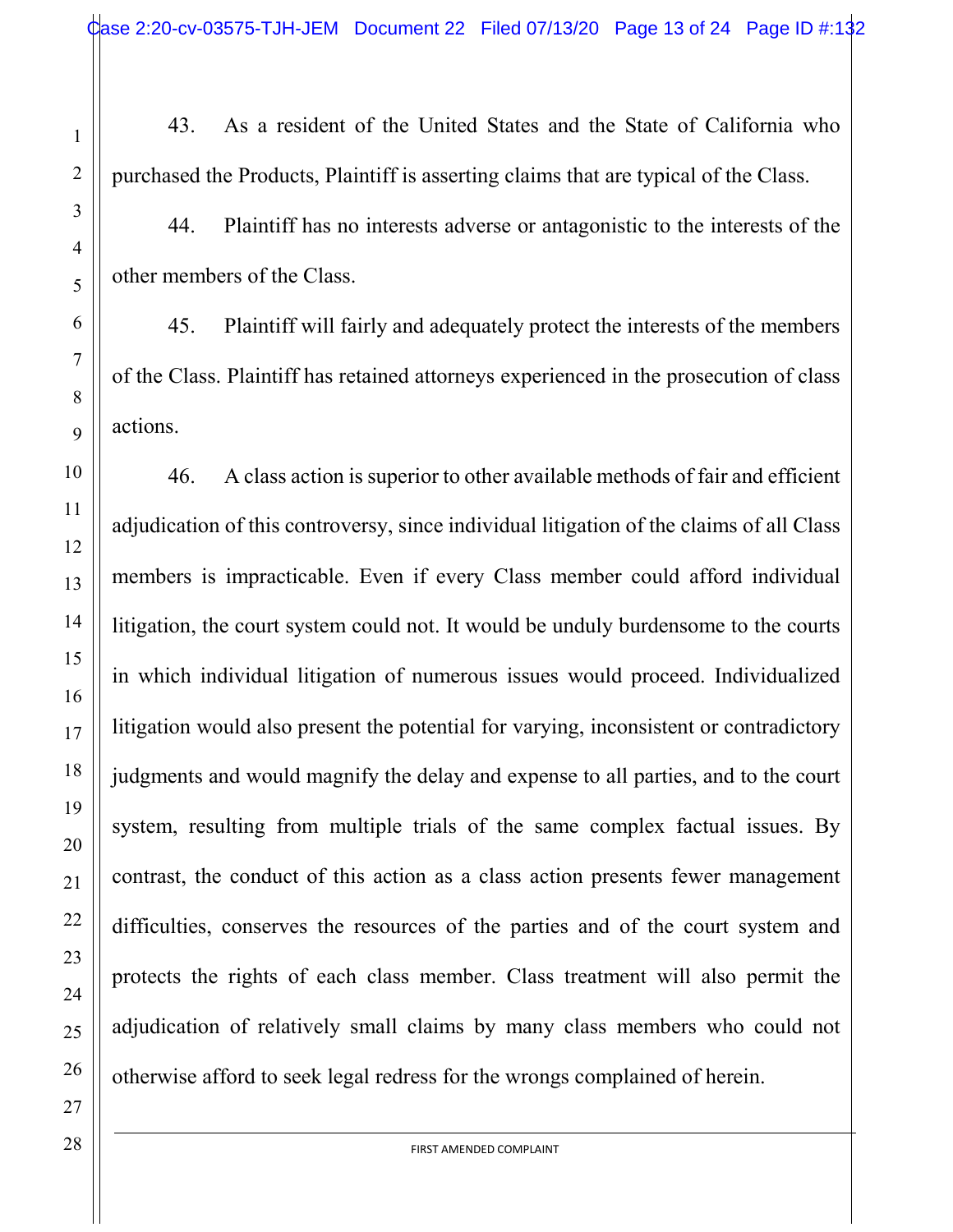47. The prosecution of separate actions by individual members of the Class and Sub-Class would create a risk of adjudications with respect to them that would, as a practical matter, be dispositive of the interests of the other class members not parties to such adjudications or that would substantially impair or impede the ability of such non-party class members to protect their interests.

48. Plaintiff's claims and injuries are identical to the claims and injuries of all class and sub-class members, because all claims and injuries of all class and subclass members are based on the same false labeling, same addition oil-based products to "oil free" skincare products, and same legal theory. All allegations arise from the identical, false, affirmative written statements made by Defendants when they claimed the Products were "Oil Free," when the Products contained a number of products that are either oil by another name, oil-based compounds, or products distilled directly from oil.

49. Defendants have acted or refused to act in respect generally applicable to the Class thereby making appropriate final and injunctive relief with regard to the members of the Class and Sub-Class as a whole.

50. The size and definition of the Class can be identified through records held by retailers carrying and reselling the Products, and by Defendant's own records.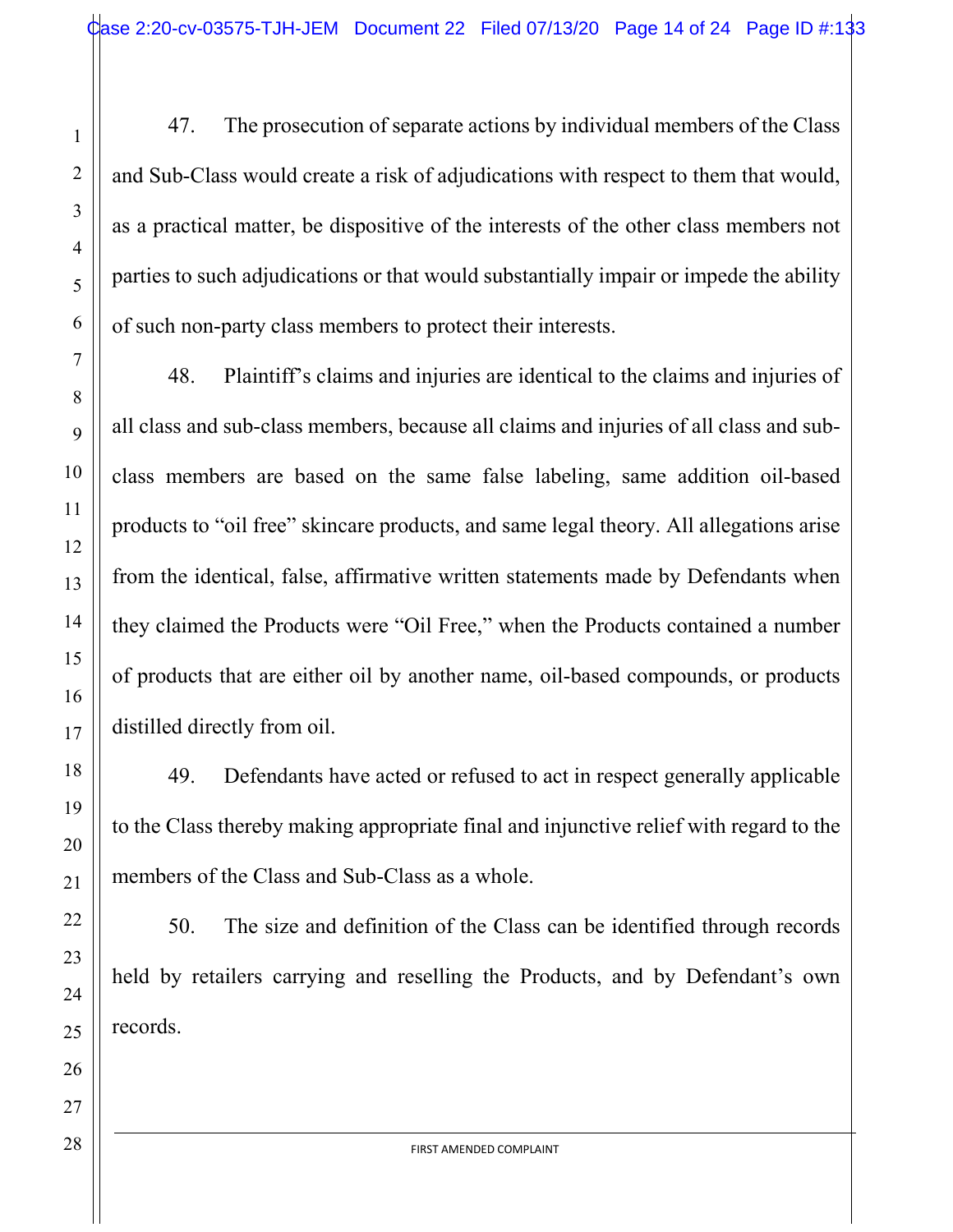#### **FIRST CAUSE OF ACTION Violation of the California False Advertising Act (Cal. Bus. & Prof. Code §§ 17500** *et seq.***)**

52. Plaintiff incorporates by reference each allegation set forth above.

53. Pursuant to California Business and Professions Code section 17500, *et seq*., it is unlawful to engage in advertising "which is untrue or misleading, and which is known, or which by the exercise of reasonable care should be known, to be untrue or misleading...or...to so make or disseminate or cause to be so made or disseminated any such statement as part of a plan or scheme with the intent not to sell that personal property or those services, professional or otherwise, so advertised at the price stated therein, or as so advertised."

54. California Business and Professions Code section 17500, *et seq*.'s prohibition against false advertising extends to the use of false or misleading written statements.

55. Defendant misled consumers by making misrepresentations and untrue statements about the Class Products, namely, Defendant sold the Products advertised to be "Oil Free" fully knowing the Products contained oil, oil-based compounds, and oil products, and made false representations to Plaintiff and other putative class members in order to solicit these transactions.

56. Specifically, Defendant wrote on the packages of these Products that they were "Oil Free".

57. Defendant knew that their representations and omissions were untrue and misleading, and deliberately made the aforementioned representations and omissions in order to deceive reasonable consumers like Plaintiff and other Class Members.

58. As a direct and proximate result of Defendant's misleading and false advertising, Plaintiff and the other Class Members have suffered injury in fact and

1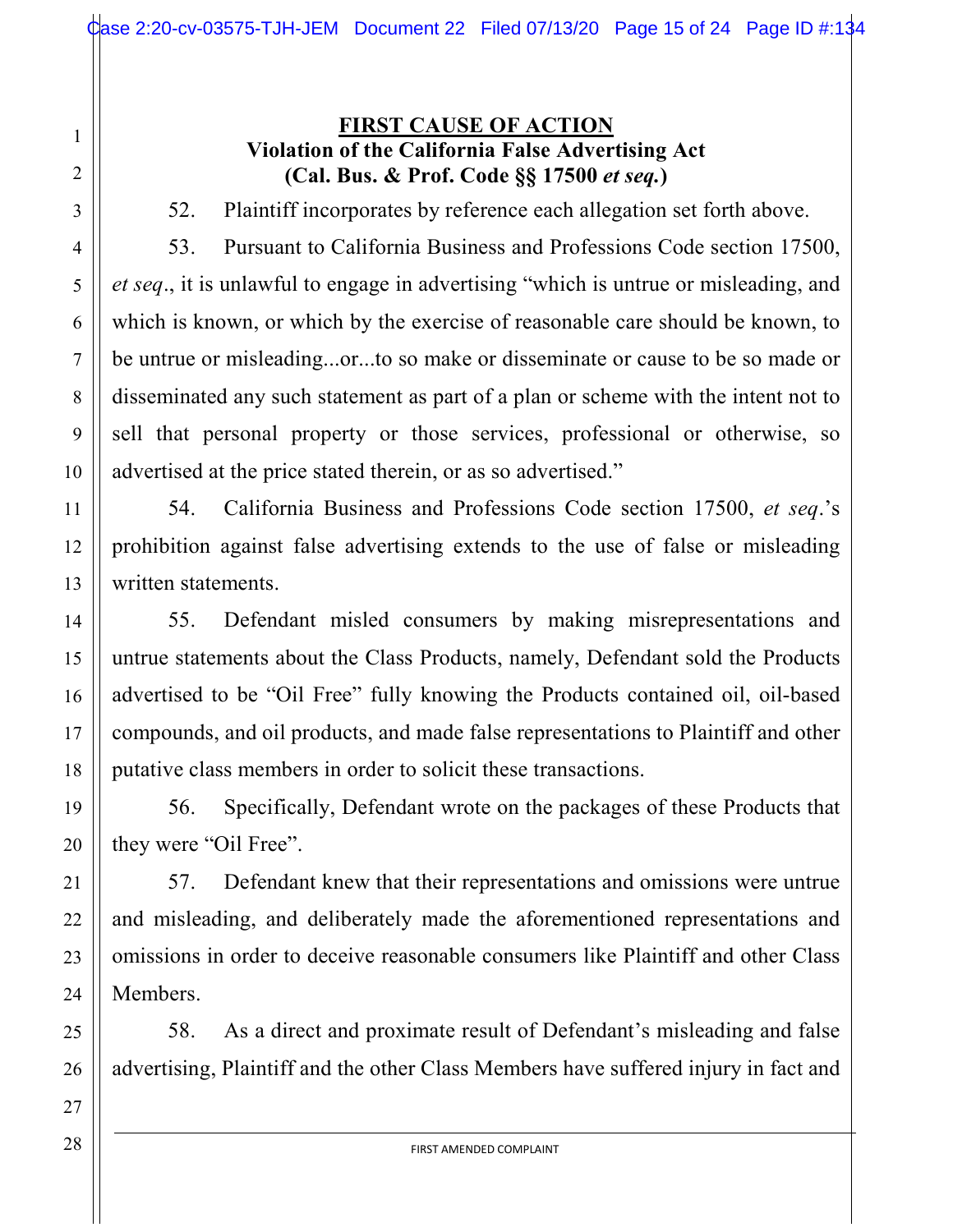have lost money or property. Plaintiff reasonably relied upon Defendant's representations regarding the Products, namely that they were "Oil Free". In reasonable reliance on Defendant's false advertisements, Plaintiff and other Class Members purchased the Products. In turn Plaintiff and other Class Members ended up with products that turned out to actually be different than advertised, and therefore Plaintiff and other Class Members have suffered injury in fact.

59. Plaintiff alleges that these false and misleading written representations made by Defendant constitute a "scheme with the intent not to sell that personal property or those services, professional or otherwise, so advertised at the price stated therein, or as so advertised."

60. Defendant advertised to Plaintiff and other putative class members, through written representations and omissions made by Defendant and its employees, that the Class Products were "Oil Free".

61. Defendant knew that the Class Products did in fact contain oil, oilbased products, and oil compounds.

62. Thus, Defendant knowingly sold Class Products to Plaintiff and other putative class members that contained "oil" contrary to the Products packaging.

63. Plaintiff and the putative class are at risk of being incapable of relying on the Class Products label. Plaintiff intends to purchase truly "Oil Free" Class Products in the future, yet, because of the Defendant's misrepresentations regarding "Oil Free" in conjunction with the products 'oil and oil-based ingredients, Plaintiff will be unable to rely on the label on the Class Products in the future unless an injunction is granted.

64. The misleading and false advertising described herein presents a continuing threat to Plaintiff and the Class Members in that Defendant persists and continues to engage in these practices, and will not cease doing so unless and until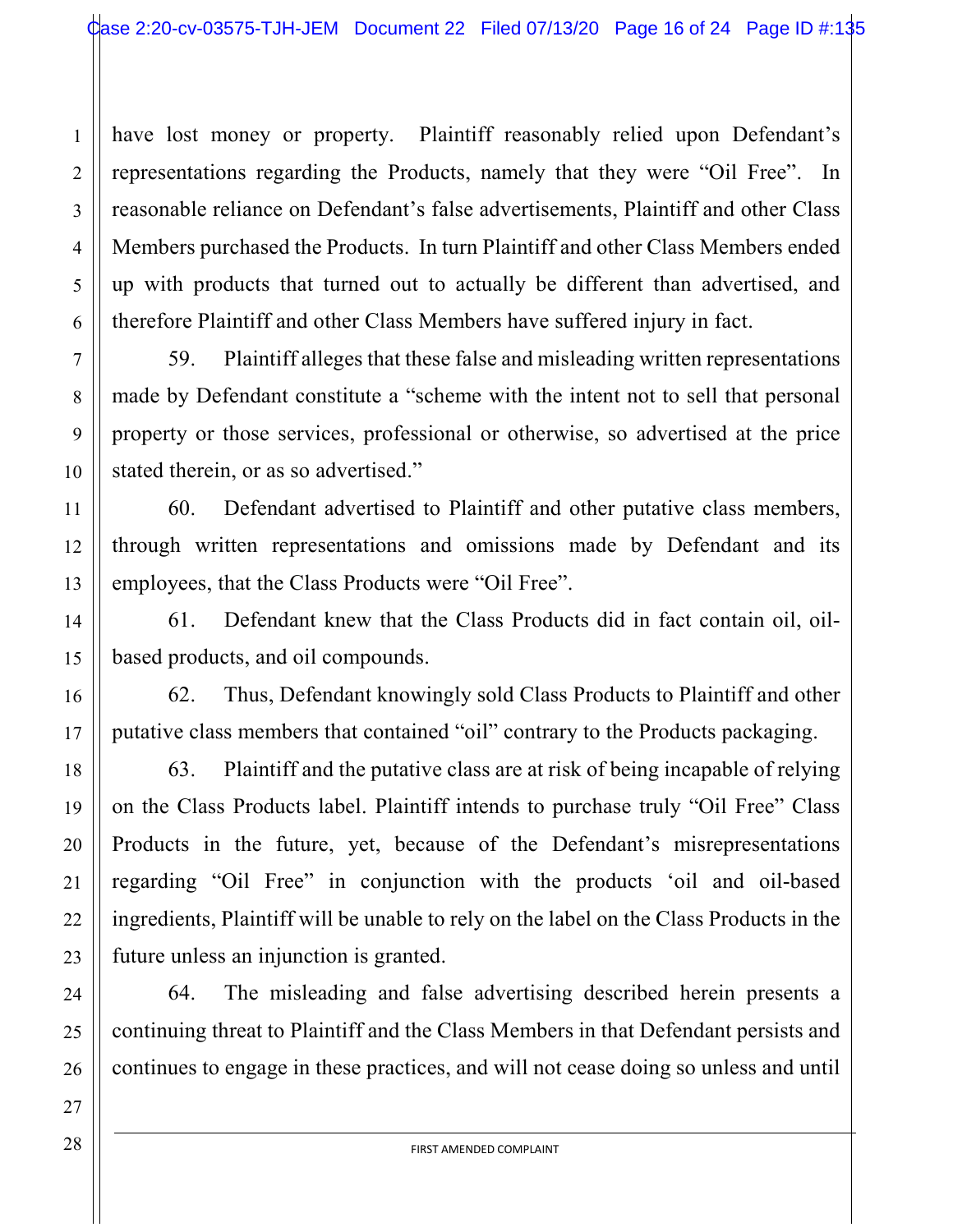forced to do so by this Court. Defendant's conduct will continue to cause irreparable injury to consumers unless enjoined or restrained. Plaintiff is entitled to preliminary and permanent injunctive relief ordering Defendant to cease their false advertising, as well as disgorgement and restitution to Plaintiff and all Class Members Defendant's revenues associated with their false advertising, or such portion of those revenues as the Court may find equitable.

## **SECOND CAUSE OF ACTION Violation of Unfair Business Practices Act (Cal. Bus. & Prof. Code §§ 17200** *et seq***.)**

65. Plaintiff incorporates by reference each allegation set forth above.

66. Actions for relief under the unfair competition law may be based on any business act or practice that is within the broad definition of the UCL. Such violations of the UCL occur as a result of unlawful, unfair or fraudulent business acts and practices. A plaintiff is required to provide evidence of a causal connection between a defendant's business practices and the alleged harm--that is, evidence that the defendant's conduct caused or was likely to cause substantial injury. It is insufficient for a plaintiff to show merely that the defendant's conduct created a risk of harm. Furthermore, the "act or practice" aspect of the statutory definition of unfair competition covers any single act of misconduct, as well as ongoing misconduct.

#### **UNFAIR**

67. California Business & Professions Code § 17200 prohibits any "unfair ... business act or practice." Defendant's acts, omissions, misrepresentations, and practices as alleged herein also constitute "unfair" business acts and practices within the meaning of the UCL in that its conduct is substantially injurious to consumers, offends public policy, and is immoral, unethical, oppressive, and unscrupulous as the gravity of the conduct outweighs any alleged benefits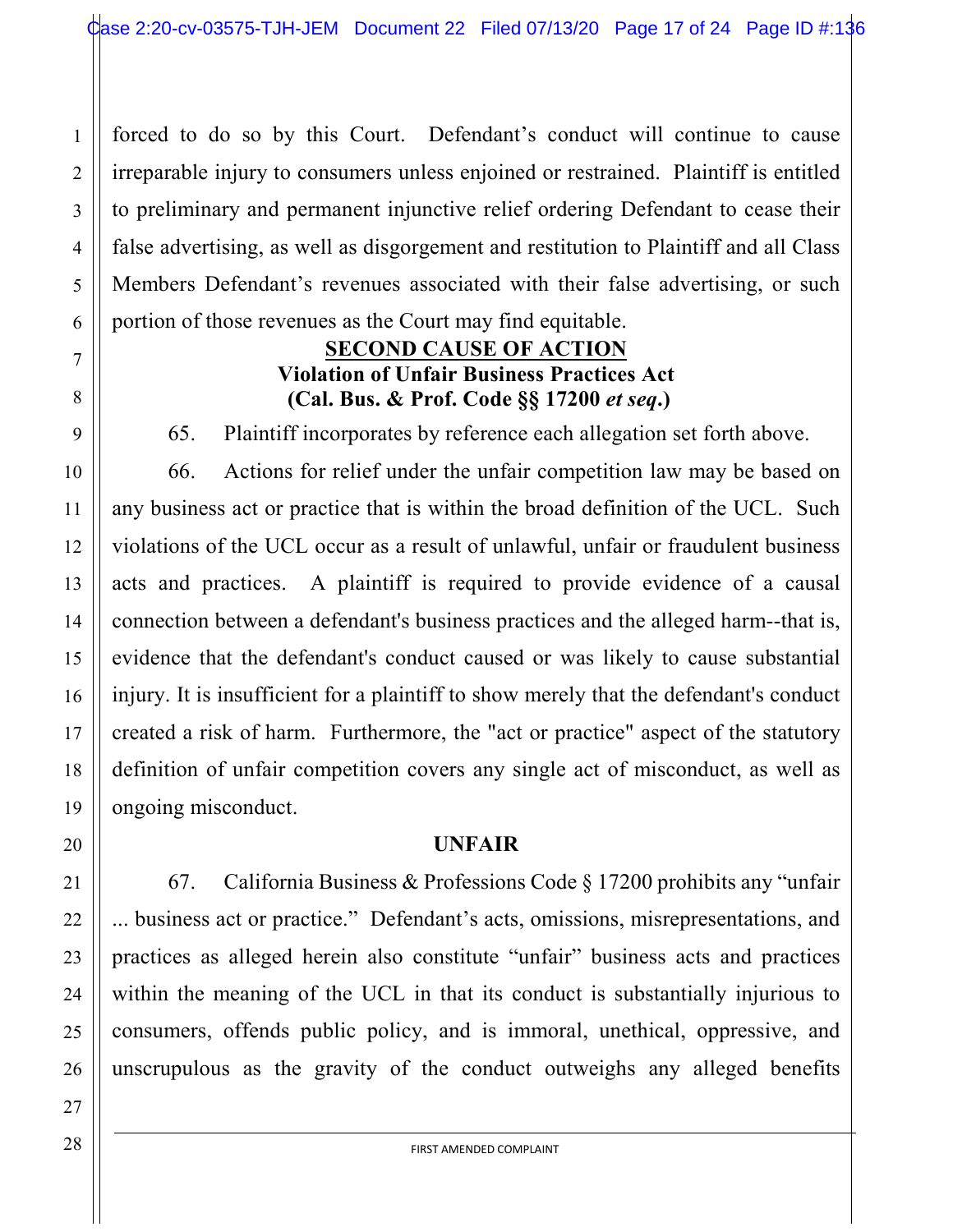attributable to such conduct. There were reasonably available alternatives to further Defendant's legitimate business interests, other than the conduct described herein. Plaintiff reserves the right to allege further conduct which constitutes other unfair business acts or practices. Such conduct is ongoing and continues to this date.

68. In order to satisfy the "unfair" prong of the UCL, a consumer must show that the injury: (1) is substantial; (2) is not outweighed by any countervailing benefits to consumers or competition; and, (3) is not one that consumers themselves could reasonably have avoided.

69. Here, Defendant's conduct has caused and continues to cause substantial injury to Plaintiff and members of the Class. Plaintiff and members of the Class have suffered injury in fact due to Defendant's decision to sell them misbranded skin care products (Class Products). Thus, Defendant's conduct has caused substantial injury to Plaintiff and the members of the Sub-Class.

70. Moreover, Defendant's conduct as alleged herein solely benefits Defendant while providing no benefit of any kind to any consumer. Such deception utilized by Defendant convinced Plaintiff and members of the Class that the Class Products were "Oil Free" in order to induce them to spend money on said Class Products. In fact, knowing that Class Products, by their objective terms contained oil, oil based compounds, and oil products, and unfairly profited from their sale, in that Defendant knew that the expected benefit that Plaintiff would receive from this feature is nonexistent. Thus, the injury suffered by Plaintiff and the members of the Sub-Class is not outweighed by any countervailing benefits to consumers.

71. Finally, the injury suffered by Plaintiff and members of the Class and Sub-Class is not an injury that these consumers could reasonably have avoided. After Defendant, falsely represented that Class Products were "Oil Free", the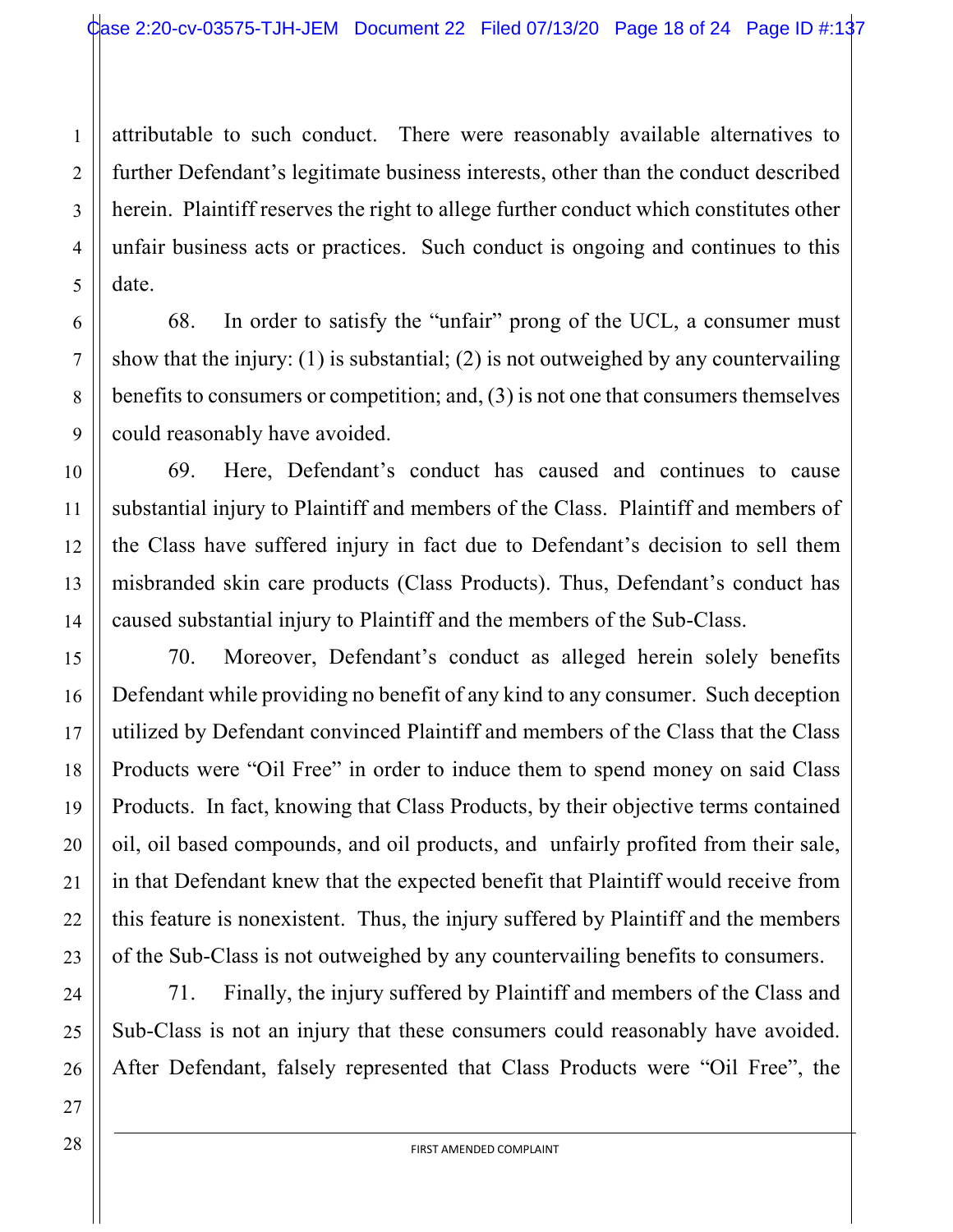Plaintiff, Class members, and Sub-Class Members suffered injury in fact due to Defendant's sale of Class Products to them. Defendant failed to take reasonable steps to inform Plaintiff and class members that the Class Products contained oil, including intentionally misbranding the Products by labeling them as being "Oil Free." As such, Defendant took advantage of Defendant's position of perceived power in order to deceive Plaintiff and the Class members to purchase skin care products containing oil. Therefore, the injury suffered by Plaintiff and members of the Class is not an injury which these consumers could reasonably have avoided.

72. Thus, Defendant's conduct has violated the "unfair" prong of California Business & Professions Code § 17200.

#### **FRAUDULENT**

73. California Business & Professions Code § 17200 prohibits any "fraudulent ... business act or practice." In order to prevail under the "fraudulent" prong of the UCL, a consumer must allege that the fraudulent business practice was likely to deceive members of the public.

74. The test for "fraud" as contemplated by California Business and Professions Code § 17200 is whether the public is likely to be deceived. Unlike common law fraud, a § 17200 violation can be established even if no one was actually deceived, relied upon the fraudulent practice, or sustained any damage.

75. Here, not only were Plaintiff and the Class members likely to be deceived, but these consumers were actually deceived by Defendant. Such deception is evidenced by the fact that Plaintiff agreed to purchase Class Products under the basic assumption that they were "Oil Free" even though the Products contained oil, oil based products, and oil compounds. Plaintiff's reliance upon Defendant's deceptive statements is reasonable due to the unequal bargaining powers of Defendant and Plaintiff. For the same reason, it is likely that Defendant's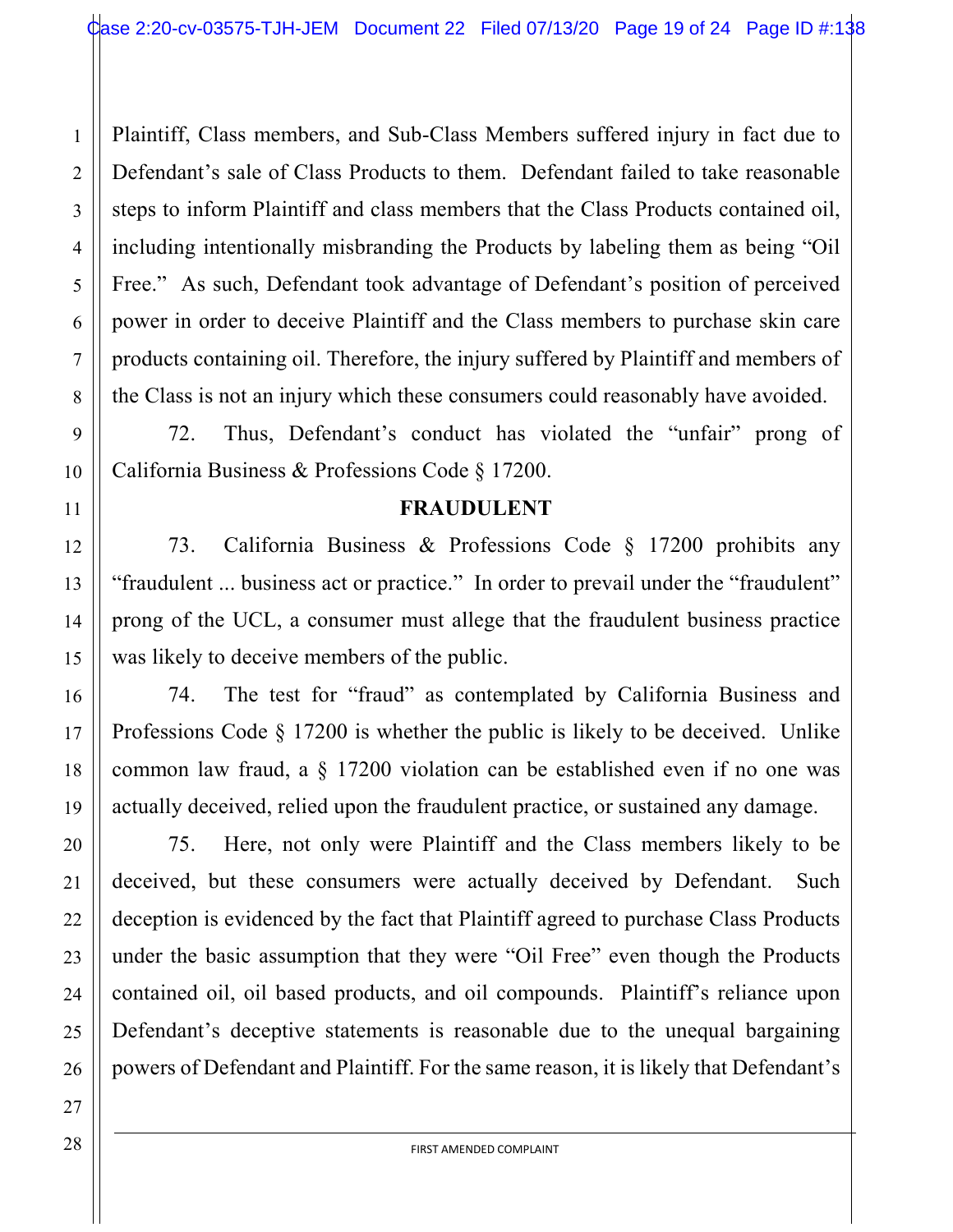fraudulent business practice would deceive other members of the public.

76. As explained above, Defendant deceived Plaintiff and other Class Members by representing the Class Products as being "Oil Free" when the Products contained oil and oil based products and compounds.

77. Thus, Defendant's conduct has violated the "fraudulent" prong of California Business & Professions Code § 17200.

#### **UNLAWFUL**

78. California Business and Professions Code Section 17200, et seq. prohibits "any unlawful…business act or practice."

79. As explained above, Defendant deceived Plaintiff and other Class Members by representing the Class Products as being "Oil Free", when the Products contained oil, oil-based products, and oil compounds.

80. Defendant used false advertising, marketing, and misrepresentations to induce Plaintiff and Class Members to purchase the Class Products, in violation of California Business and Professions Code Section 17500, et seq. Had Defendant not falsely advertised, marketed or misrepresented the Class Products, Plaintiff and Class Members would not have purchased the Class Products. Defendant's conduct therefore caused and continues to cause economic harm to Plaintiff and Class Members.

81. These representations by Defendant are therefore an "unlawful" business practice or act under Business and Professions Code Section 17200 *et seq*.

82. Defendant has thus engaged in unlawful, unfair, and fraudulent business acts entitling Plaintiff and Class Members to judgment and equitable relief against Defendant, as set forth in the Prayer for Relief. Additionally, pursuant to Business and Professions Code section 17203, Plaintiff and Class Members seek an order requiring Defendant to immediately cease such acts of unlawful, unfair,

1

2

3

4

5

6

7

8

9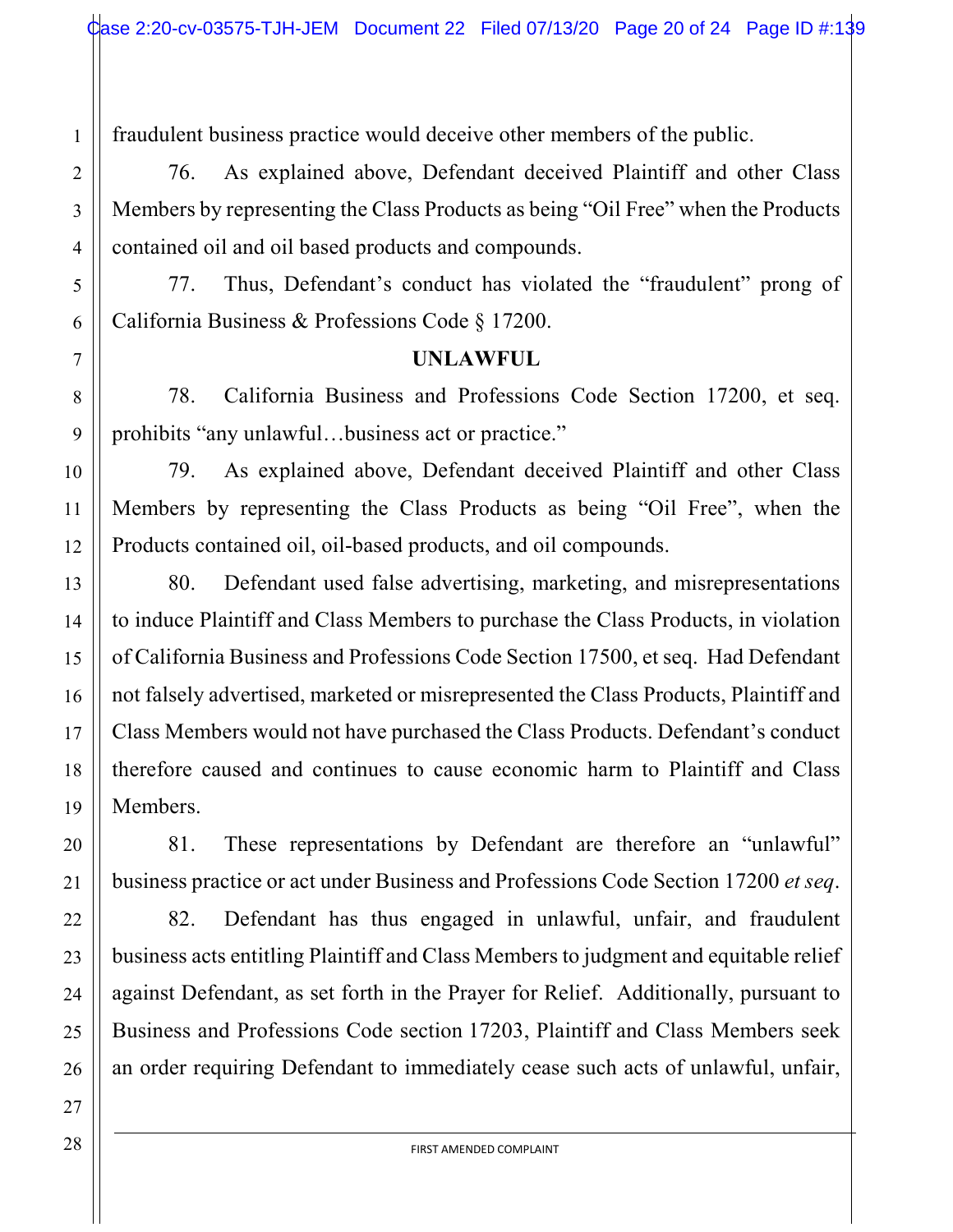and fraudulent business practices and requiring Defendant to correct its actions. **THIRD CAUSE OF ACTION COMMON LAW FRAUD**

83. Plaintiff incorporates all of the allegations and statements made in paragraphs 1 through 82 above as if fully reiterated herein.

84. Plaintiff brings this Common Law Fraud claim under the laws of the State of California.

85. Through its false statements on the Products' packaging that the Products contained no oil, Defendant made false statements of material fact.

86. At the time Defendant made its statements that the Products contained no oil to Plaintiff, it knew, or reasonably should have known, that the statements described above were false.

87. At the time Defendant made the statement to Plaintiff, it intended to induce Plaintiff to purchase the Products.

88. Plaintiff relied upon the truth of the statements described above and purchased the Products, only to find that the Products contained oils, oil-based product, and oil compounds.

89. As a result of their reasonable reliance upon Defendant's false statements of material fact as set forth above, Plaintiff and other members of the Class and Sub-Class have suffered concrete and particularized injuries, harm and damages which include, but are not limited to, the loss of money spent on products they did not want to buy, and stress, aggravation, frustration, inconvenience, emotional distress, mental anguish, and similar categories of damages.

### **MISCELLANEOUS**

90. Plaintiff and Class Members allege that they have fully complied with all contractual and other legal obligations and fully complied with all conditions precedent to bringing this action or all such obligations or conditions are excused.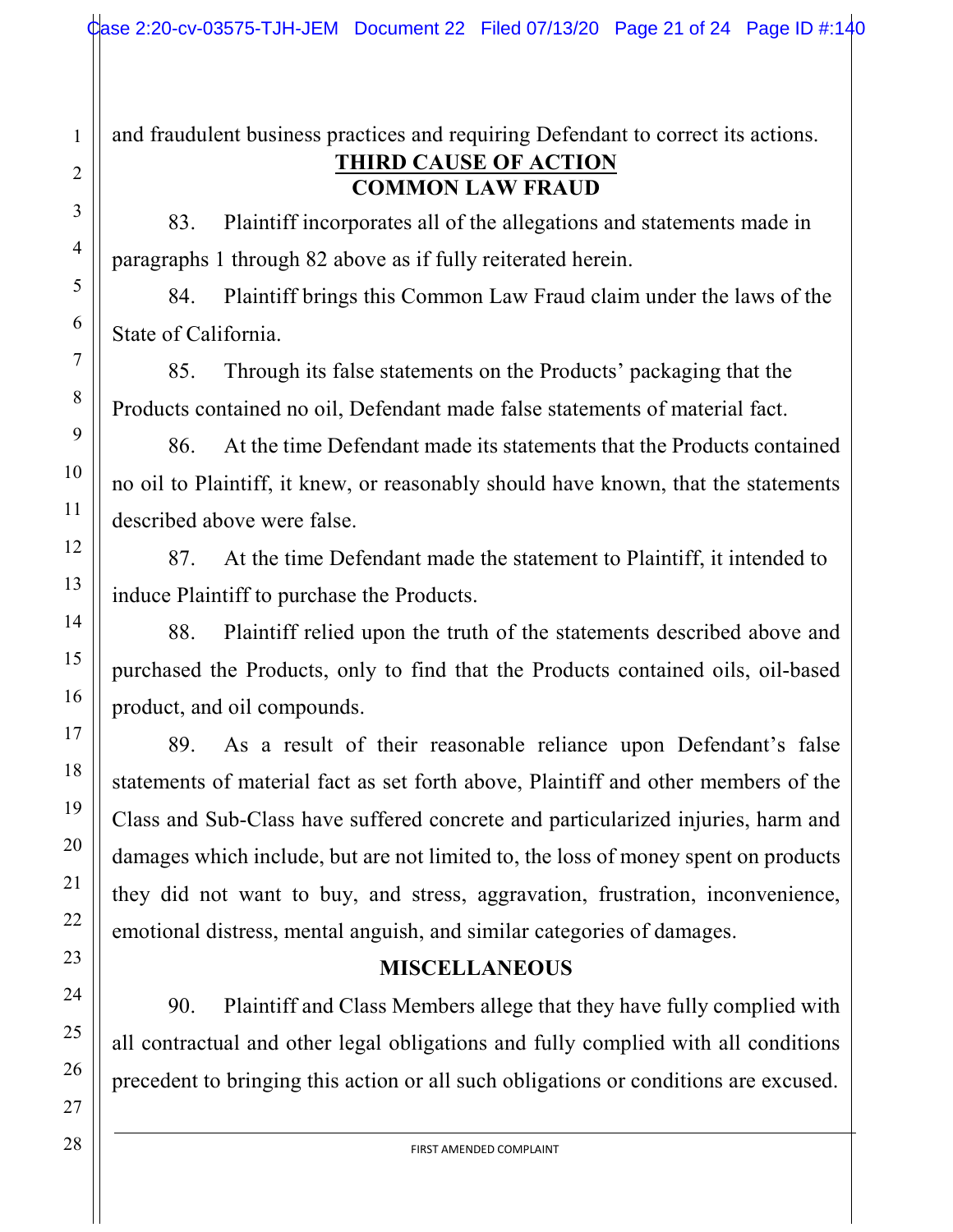|                |                                                                        | Case 2:20-cv-03575-TJH-JEM Document 22 Filed 07/13/20 Page 22 of 24 Page ID #:141 |  |
|----------------|------------------------------------------------------------------------|-----------------------------------------------------------------------------------|--|
|                |                                                                        |                                                                                   |  |
| $\mathbf{1}$   |                                                                        | <b>REQUEST FOR JURY TRIAL</b>                                                     |  |
| $\overline{2}$ | Plaintiff requests a trial by jury as to all claims so triable.<br>91. |                                                                                   |  |
| 3              | <b>PRAYER FOR RELIEF</b>                                               |                                                                                   |  |
| $\overline{4}$ | 92.                                                                    | Plaintiff, on behalf of herself and the Class, requests the following             |  |
| 5              | relief:                                                                |                                                                                   |  |
| 6              |                                                                        | An order certifying the Class and appointing Plaintiff as<br>(a)                  |  |
| 7              |                                                                        | Representative of the Class;                                                      |  |
| 8              |                                                                        | An order certifying the undersigned counsel as Class Counsel;<br>(a)              |  |
| 9              |                                                                        | An order requiring Defendant, at its own cost, to notify all Class<br>(b)         |  |
| 10             |                                                                        | Members of the unlawful and deceptive conduct herein;                             |  |
| 11             |                                                                        | An order requiring Defendant to engage in corrective<br>(c)                       |  |
| 12             |                                                                        | advertising regarding the conduct discussed above;                                |  |
| 13             |                                                                        | Actual damages suffered by Plaintiff and Class Members as<br>(d)                  |  |
| 14             |                                                                        | applicable or full restitution of all funds acquired from Plaintiff               |  |
| 15             |                                                                        | and Class Members from the sale of misbranded Class Products                      |  |
| 16             |                                                                        | during the relevant class period;                                                 |  |
| 17             |                                                                        | Punitive damages, as allowable, in an amount determined by the<br>(e)             |  |
| 18             |                                                                        | Court or jury;                                                                    |  |
| 19             |                                                                        | (f)<br>Any and all statutory enhanced damages;                                    |  |
| 20             |                                                                        | All reasonable and necessary attorneys' fees and costs provided<br>(g)            |  |
| 21             |                                                                        | by statute, common law or the Court's inherent power;                             |  |
| 22             |                                                                        | Pre- and post-judgment interest; and<br>(h)                                       |  |
| 23             |                                                                        | All other relief, general or special, legal and equitable, to which<br>(i)        |  |
| 24             |                                                                        | Plaintiff and Class Members may be justly entitled as deemed                      |  |
| 25             |                                                                        | by the Court.                                                                     |  |
| 26             |                                                                        |                                                                                   |  |
| 27             |                                                                        |                                                                                   |  |
| 28             |                                                                        | FIRST AMENDED COMPLAINT                                                           |  |

 $\mathbb{I}$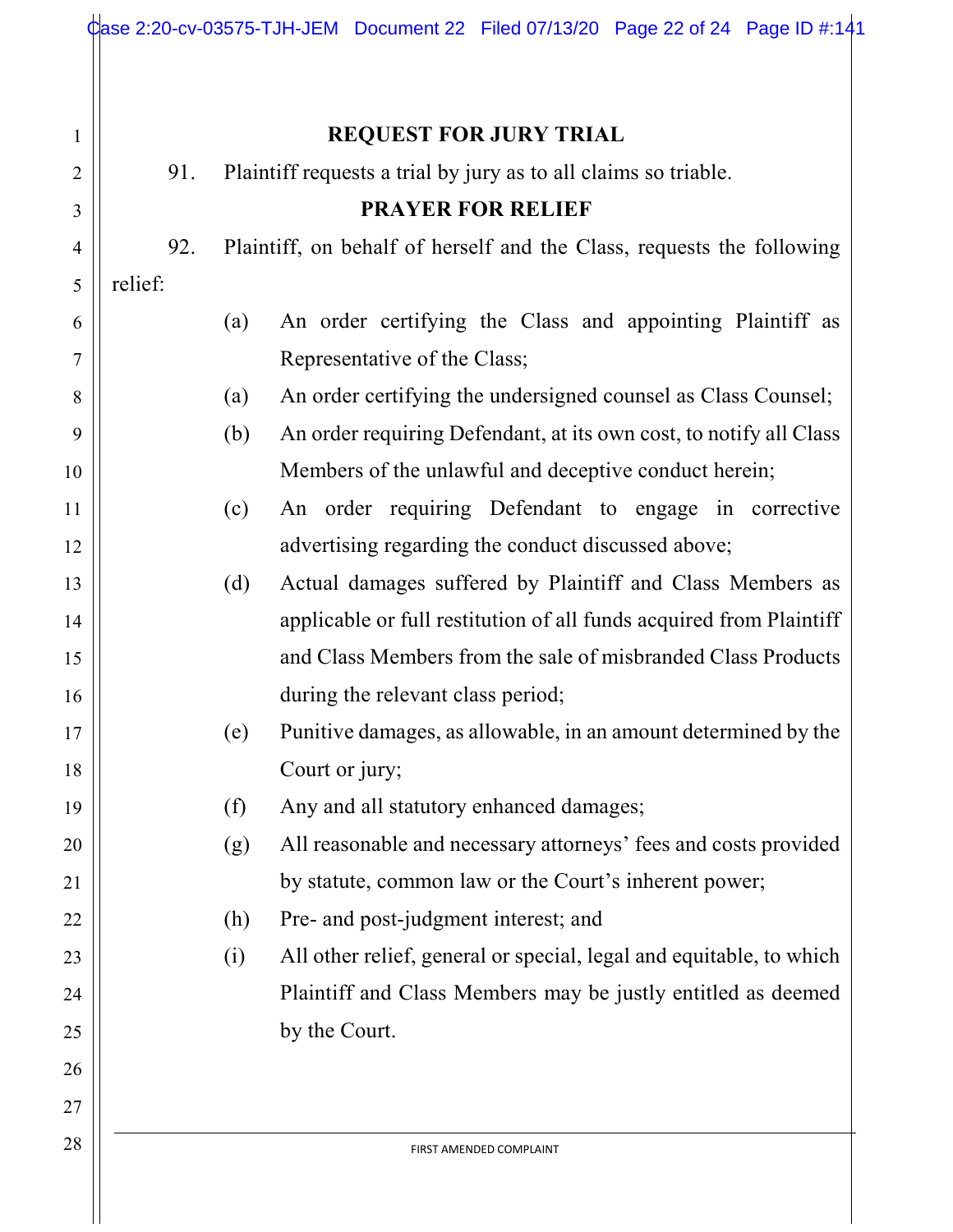|                | Case 2:20-cv-03575-TJH-JEM Document 22 Filed 07/13/20 Page 23 of 24 Page ID #:142 |                          |                                       |  |
|----------------|-----------------------------------------------------------------------------------|--------------------------|---------------------------------------|--|
|                |                                                                                   |                          |                                       |  |
| $\mathbf{1}$   | Dated: July 13, 2020                                                              | Respectfully submitted,  |                                       |  |
| $\overline{2}$ |                                                                                   |                          | LAW OFFICES OF TODD M. FRIEDMAN, PC   |  |
| 3              |                                                                                   |                          |                                       |  |
| $\overline{4}$ |                                                                                   | By: /s Todd. M. Friedman |                                       |  |
| 5              |                                                                                   |                          | TODD M. FRIEDMAN, ESQ.                |  |
| 6              |                                                                                   |                          | Attorney for Plaintiff Narguess Noohi |  |
| 7              |                                                                                   |                          |                                       |  |
| 8              |                                                                                   |                          |                                       |  |
| 9              |                                                                                   |                          |                                       |  |
| 10             |                                                                                   |                          |                                       |  |
| 11             |                                                                                   |                          |                                       |  |
| 12             |                                                                                   |                          |                                       |  |
| 13             |                                                                                   |                          |                                       |  |
| 14             |                                                                                   |                          |                                       |  |
| 15             |                                                                                   |                          |                                       |  |
| 16             |                                                                                   |                          |                                       |  |
| 17             |                                                                                   |                          |                                       |  |
| 18             |                                                                                   |                          |                                       |  |
| 19             |                                                                                   |                          |                                       |  |
| $20\,$         |                                                                                   |                          |                                       |  |
| $21\,$         |                                                                                   |                          |                                       |  |
| $22\,$         |                                                                                   |                          |                                       |  |
| 23<br>24       |                                                                                   |                          |                                       |  |
| $25\,$         |                                                                                   |                          |                                       |  |
| $26\,$         |                                                                                   |                          |                                       |  |
| $27\,$         |                                                                                   |                          |                                       |  |
| 28             |                                                                                   | FIRST AMENDED COMPLAINT  |                                       |  |
|                |                                                                                   |                          |                                       |  |
|                |                                                                                   |                          |                                       |  |